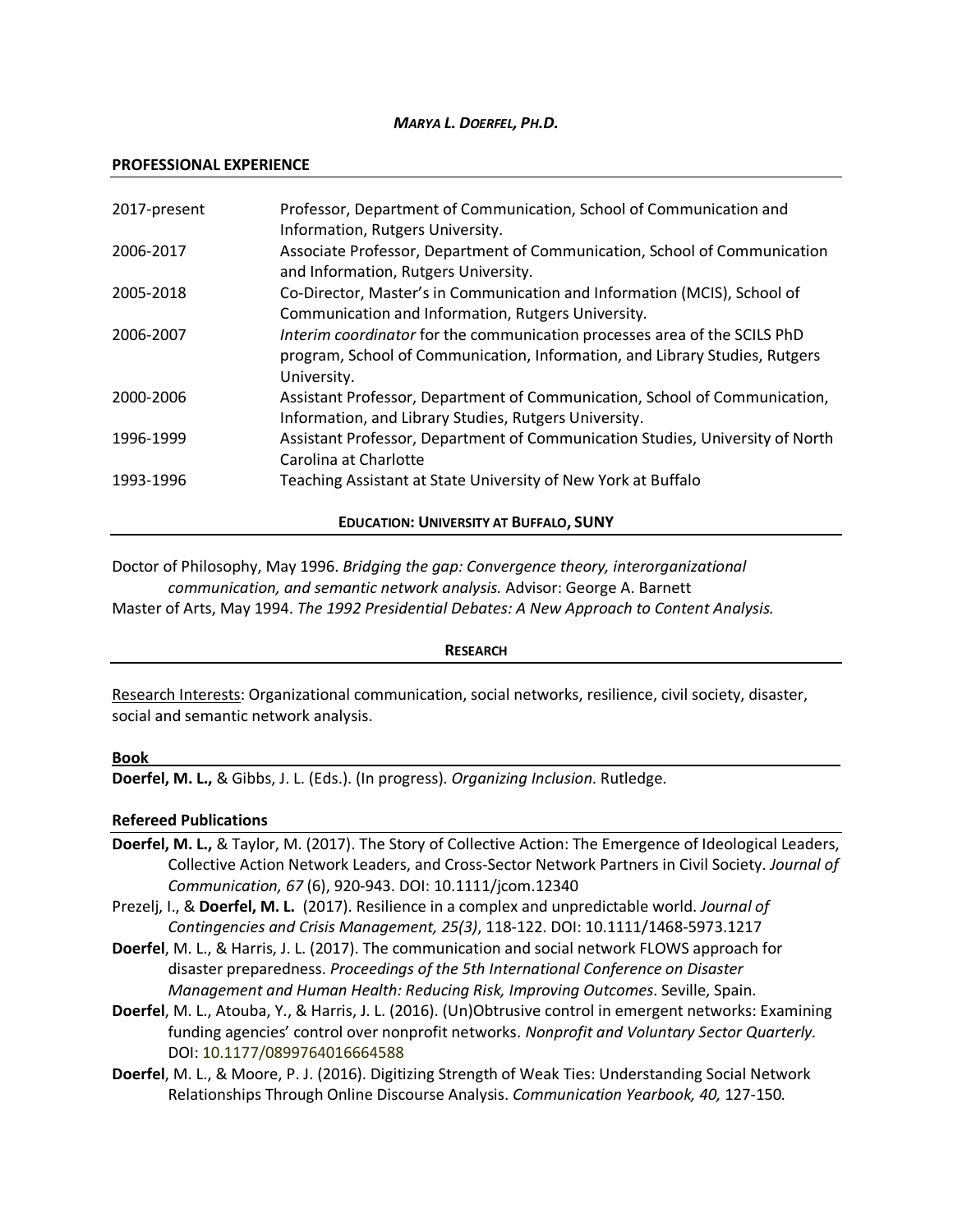- **Doerfel**, M. L., & Haseki, M. (2015; online first 2013). Networks, disrupted: Media use as an organizing mechanism for rebuilding. *New Media & Society, 17(3),* 432-452. DOI: 10.1177/1461444813505362
- Chewning, L. V., & **Doerfel**, M. L. (2013). Integrating crisis into the organizational lifecycle through transitional networks. *International Journal of Humanities and Social Science, 3,* 39-52*.*
- **Doerfel**, M. L., Chewning, L. V., & Lai, C-H. (2013). The evolution of networks and the resilience of interorganizational relationships after disaster. *Communication Monographs, 80(4),* 553-559*.* DOI: 10.1080/03637751.2013.828157
- Chewning, L. V., Lai, C-H., & **Doerfel**, M. L. (2012). Communication technologies to rebuild communication structures. *Management Communication Quarterly,* available online: DOI: 10.1177/0893318912465815
- Liberman, C. J., & **Doerfel**, M. L. (2012). *Structuring organizational communication: Employees' role and network position as predictive of institutional talk about the adoption of technology*. Proceedings from the Hawaii International Conference on Systems Sciences, co-sponsored by the IEEE Computer Society (http://www.hicss.hawaii.edu/).
- Taylor, M., & **Doerfel**, M. L. (2011). Evolving network roles in international aid efforts: Evidence from Croatia's post-war transition. *Voluntas: International Journal of Voluntary and Non Profit Organizations, 22,* 311-334. DOI: 10.1007/s11266-010-9155-3
- **Doerfel**, M. L., Lai, C-H., & Chewning, L. V. (2010). The evolutionary role of interorganizational communication: Modeling social capital in disaster contexts. *Human Communication Research, 36,* 125-162*.* DOI: 10.1111/j.1468-2958.2010.01371.x
- **Doerfel,** M. L., & Connaughton, S. L. (2009). Semantic networks and competition: Election year winners and losers in U.S. televised presidential debates, 1960-2004. *Journal of the American Society for Information and Science Technology, 60,* 201-218. (Published online in September 2008, *Journal of the American Society for Information and Science Technology*.) DOI: 10.1002/asi.20950
- Harrison, T. R., & **Doerfel**, M. L. (2006). Competitive and cooperative conflict communication climates: The influence of ombuds processes on trust and commitment to the organization. *International Journal of Conflict Management, 17(2),* 129-153*.* DOI: 10.1108/10444060610736611
- Taylor, M., & **Doerfel**, M. L. (2005). Another dimension for explicating relationships: The theory and method to measure inter-organizational relationships. *Public Relations Review, 31,* 121-129. DOI: 10.1016/j.pubrev.2004.11.013
- Arasaratnam, L, & **Doerfel**, M. L. (2005). Intercultural communication competence: Identifying key components from multicultural perspectives. *International Journal of Intercultural Relations 29,*  137-163. DOI: 10.1016/j.ijintrel.2004.04.001
- **Doerfel**, M. L., & Taylor, M. (2004). Network dynamics of inter organizational cooperation: The Croatian civil society movement. *Communication Monographs, 71,* 373-394. DOI: 0.1080/0363452042000307470
- **Doerfel**, M. L., & Fitzgerald, G. A. (2004). A case study of cooperation in a commission-based organization. *Communication Studies, 55,* 553-568. DOI: 10.1080/10510970409388638
- Fitzgerald, G. A., & **Doerfel**, M. L. (2004). The use of semantic network analysis to manage customer complaints. *Communication Research Reports, 21,* 231-242. DOI: 10.1080/08824090409359985
- Perry, D. C., Taylor, M., & **Doerfel**, M. L. (2003). Mediated response communication: Internet use and the World Wide Web in Crisis Management. *Management Communication Quarterly, 17,* 206- 233. DOI: 10.1177/0893318903256227
- **Doerfel**, M. L., & Marsh, P. S. (2003). Candidate-issue positioning in the context of presidential debates. *Journal of Applied Communication Research, 31*, 212-237. DOI: 10.1080/00909880305380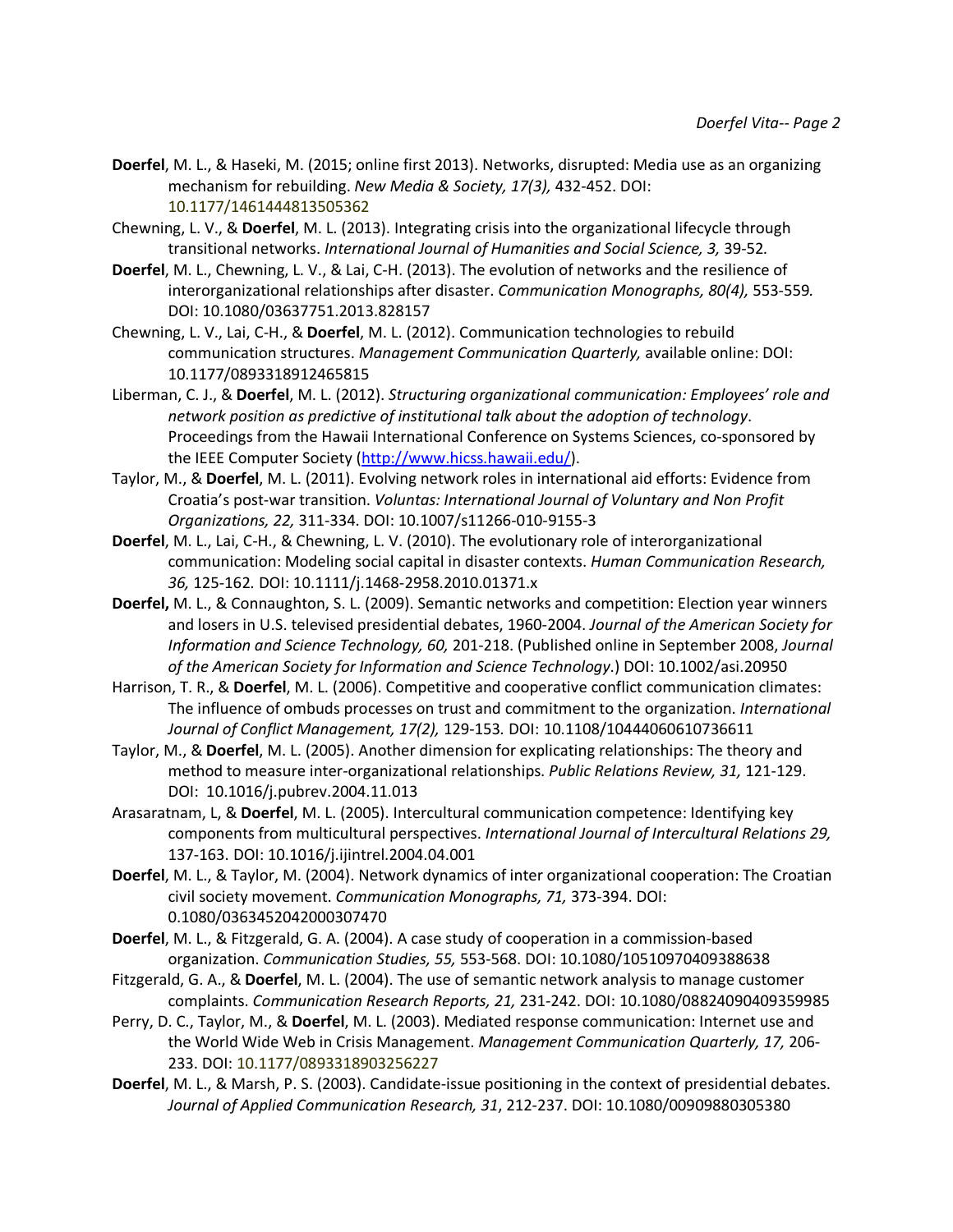- Taylor, M., & **Doerfel**, M. L. (2003). Building inter organizational relationships that build nations. *Human Communication Research, 29,*153-181. DOI: 10.1111/j.1468-2958.2003.tb00835.x
- **Doerfel**, M. L. (1999). Inter organizational networks: The convergence of cooperative competitors. *Communication Research Reports, 16*, 175-184. DOI: 10.1080/08824099909388715
- **Doerfel**, M. L., & Barnett, G. A. (1999). A Semantic Network Analysis of the International Communication Association. *Human Communication Research, 25* (4), 589-603. DOI: 10.1111/j.1468- 2958.1999.tb00463.x
- **Doerfel**, M. L. (1998). What constitutes semantic network analysis? A comparison of research and methodologies. *Connections, 21*(2), 16-26. Stable URL: http://citeseerx.ist.psu.edu/viewdoc/download?doi=10.1.1.211.9021&rep=rep1&type=pdf#pag e=18
- **Doerfel**, M. L., & Barnett, G.A. (1996). The Use of CATPAC for Textual Analysis. *Cultural Anthropology Methods, 8*, 4-7. Stable URL: http://fmx.sagepub.com/content/8/2/4.extract

### **Editing**

**Doerfel M. L.,** & Prezelj, I. (2017). Co-editor for the Organizing for Resilience special issue of the *Journal of Contingencies and Crisis Management*, *25* (3).

### **Book Chapters and Professional Reports**

- **Doerfel,** M. L., Harris, J. L., Kwestel, M., & Kim, M. (forthcoming). Crisis communication and organizational resilience. In F. Finn & W. Johansen (Eds.). Handbook of communication science: Crisis communication. Berlin: De Gruyter Mouton.
- **Doerfel, M. L.** (2018). Community engagement: Organizing and communicating in interorganizational networks. In K. Johnston & M. Taylor (Eds.), Handbook of communication engagement (pp. 233– 252). John Wiley & Sons.
- Harris, J. L., & **Doerfel, M. L.** (2016). Interorganizational resilience: Networked collaborations in communities after disaster. In Social network analysis of disaster response, recovery, and adaptation. Eselvier.
- Harris, J., & **Doerfel**, M. L. (2016). In the Eye of the Storm: Resilient Social Networks and Disaster-Struck Communities. In J. P. Fyke, Faris, J., & P. M. Buzzanell (Eds.). *Cases in organizational and managerial communication: Stretching boundaries.* New York: Routledge.
- Roberts, F., Egan, D., Cozzens, M., **Doerfel**, M. L., Kantor, P., & Wojtowicz, J. (2016). *Quantitative metrics for qualitative concepts: Aggregating judgments in social networks*. White paper for MINERVA Research Initiative Topic #4 Analytic methods and metrics for security research. Office of Naval Research.
- Gibbs, J. L., **Doerfel**, M. L., & Ki, S. (2016). Field research. In C. R. Scott & L. L. Lewis (Eds.) *The international encyclopedia of organizational communication*. Wiley.
- **Doerfel**, M. L., & Harris, J. (2016). Resilience processes. In C. R. Scott & L. L. Lewis (Eds.) *The international encyclopedia of organizational communication*. Wiley.
- **Doerfel**, M. L. (2016). Networked Forms of Organizing, Disaster-Related Disruptions, and Public Health. In T. R. Harrison, & Williams, E. A. (Eds.), *Organizations, Health, and Communication* (pp. 365- 383). New York: Routledge.
- **Doerfel**, M. L. (2015). Interorganizational networks. In W. Donsbach (Ed.), *Concise Encyclopedia of Communication* (pp. 293-294). Hoboken, NJ: Wiley-Blackwell.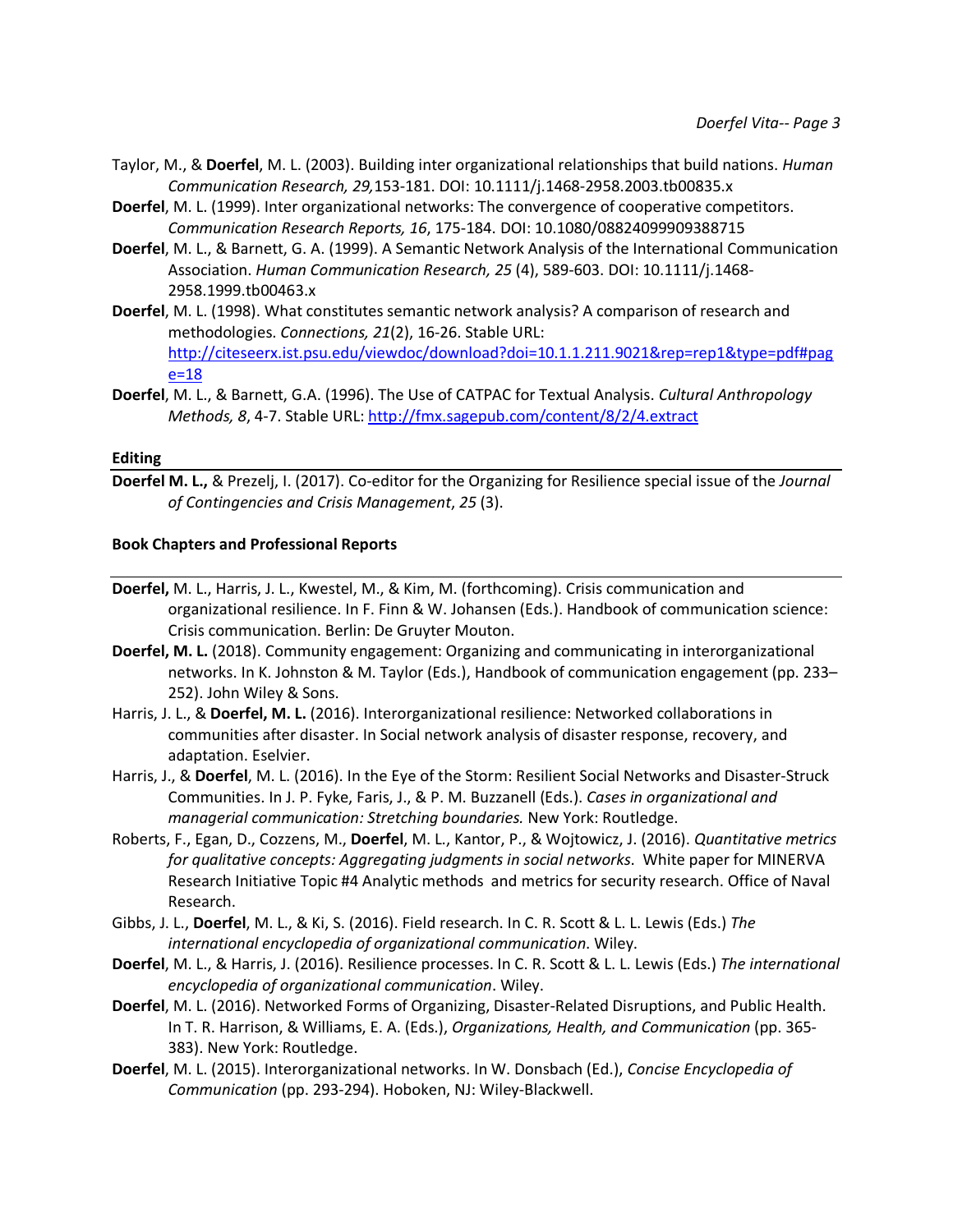- **Doerfel**, M. L., Chewning, L. V., & Lai, C-H. (2014, February). Communicating to build strong interorganizational networks: Communication-based business insurance. *Communication Currents, 9 (1).* Available online at https://www.natcom.org/CommCurrentsArticle.aspx?id=4752.
- **Doerfel**, M. L., & Gibbs, J. (2014). Field research in organizational communication studies. In L. L. Putnam, & D. K. Mumby (Eds.), *New Handbook of Organizational Communication* (pp. 223-244). Thousand Oaks, CA: Sage.
- **Doerfel**, M. L. (2013). *Afghanistan media development, 2013: Network analyses of multiple media sectors in Kabul, Balkh, Herat, Kandahar, and Nangarhar*. Washington, DC: Internews.
- **Doerfel**, M. L. (2011). *Kabul media development: A network analysis of the media sector, 2011*. Washington, DC: Internews.
- **Doerfel**, M. L. (2008) Interorganizational Communication. *The International Encyclopedia of Communication*. W. Donsbach (Ed.). Blackwell Publishing, Blackwell Reference Online. 05 June 2009

http://www.communicationencyclopedia.com/subscriber/tocnode?id=g9781405131995\_chunk g978140513199514 ss76-1

**Doerfel**, M. L. & Toshach, J. L. (2006). Ten floundering women: Facilitating an investment club's chance to change, in L. R. Frey (Ed.), *Facilitating group communication in context: Innovations and applications with natural groups: Vol. 2. Facilitating group task and team communication*, (pp. 129-152). Cresskill, NJ: Hampton Press. (competitive book chapter).

\*\* *Book awarded the 2007 Ernest Bormann Research Award (for Distinguished Scholarly Book) from the Group Communication Division of the National Communication Association.*

*\*\* Book award the 2007 Distinguished Book Award from the Applied Communication Division of the National Communication Association.*

- **Doerfel**, M. L. (2005). Communication and networking: The relationship between communication and life in organizations. In L. Lederman, W. D. Gibson, & M. Taylor (Eds.), *Communication theory: A casebook approach (2nd Ed.)* (pp. 209-225). Dubuque, IA: Kendall/Hunt.
- Fitzgerald, G. A., & **Doerfel**, M. L. (2003, October). Don't overlook the value of customer communication. *CRM Guru* (link used to be www.crmguru.custhelp.com is now defunct).
- **Doerfel**, M. L., & Ruben, B. D. (2002). Benchmarking in higher education: Becoming more adaptive, innovative, and interactive organizations. In B. E. Bender & J. Schuh (Eds.), *Using benchmarking to inform practice in higher education* (pp. 3-25). San Francisco, CA: Jossey-Bass.
- **Doerfel**, M. L. (2000). Organizational Communication and Networking: The Relationship Between Communication and Life in Organizations. In L. Lederman & D. Gibson (Eds.), *Communication Theory: A Reader* (pp. 239-258). Dubuque, IA: Kendall/Hunt.
- **Doerfel**, M.L. & Claffey, G.A. (1998). Remembering gender: Issues related to gender, organizations, and technology. In G. A. Barnett (Ed.), *Organizational Communication: Emerging Perspectives volume 6* (pp. 1-25). Norwood, NJ: Ablex.

# **Awards & Honors**

2016. Academic leave (sabbatical).

*Top-2 Research Paper,* Public Relations Division, NCA. **Doerfel**, M. L., & Haseki, M. (2012). Building Interorganizational COMMunity During Disaster: Social Media Use, Social Networks, and Public Relations Management.

*2011 Award for Outstanding Teaching,* Department of Communication, Rutgers.

*2011 Award for Most Appreciated Professor,* MCIS Graduate Student Body, Rutgers.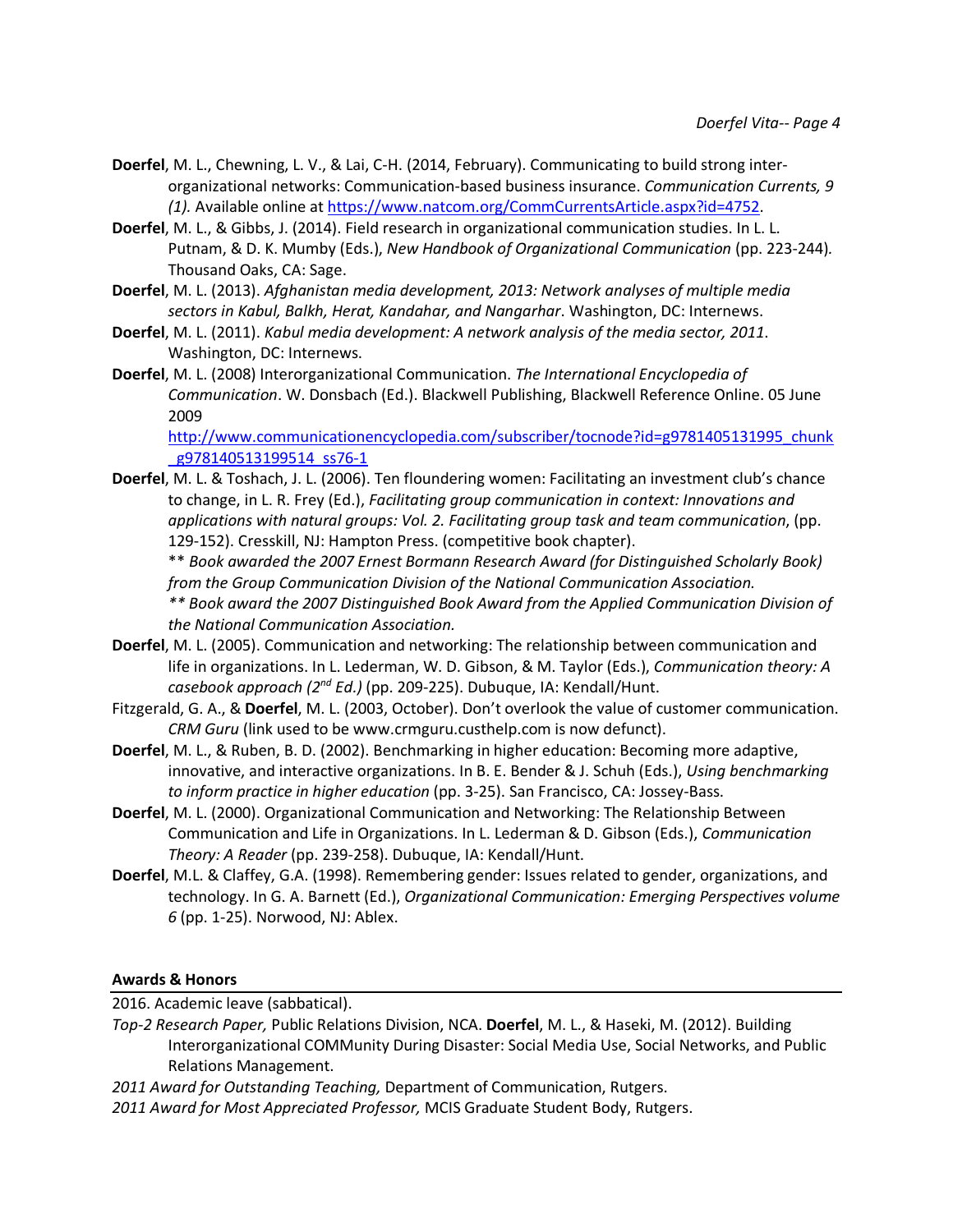- *2011 Top 5 paper award*, Organizational Communication Division, ICA. **Doerfel**, M. L., & Taylor, M. (2011). The evolution of networks that network for change: Organizing in the Croatian Civil Society Movement. Paper presented at the annual meetings of the International Communication Association, Boston, MA.
- Advisor for Hsu, K. (2010-2011). *Haitian tent cities from a social network perspective.* Undergraduate independent study project and presentation awarded \$250 for the Best Poster Presentation at the Aresty Research Symposium, held 29 April 2011.
- *2010 Advisor Award* for the *Charles W. Redding Dissertation of the Year*, awarded to Lisa V. Chewning (SC&I, 2009) for her dissertation, *Network rebuilding after disaster: A communication theory of transitional space.*
- 2009 (Calendar Year). Academic leave (Sabbatical).
- *Top 3 Papers in Organizational Communication* (NCA). **Doerfel**, M. L., Lai, C.H., Keeler, T. L., & Chewning, L. V. (2009, November). Spending social capital to rebuild communication networks after disaster. Paper presented to the national Communication Association, Chicago, IL.
- *Top Paper in Organizational Communication* (ICA)*.***Doerfel**, M. L., Lai, C., Keeling, A., Keeler, T. L., & Barbu, D. (2007, May). *The communication structure of recovery: Post-Katrina New Orleans inter organizational networks*. Paper presented to the International Communication Association, Montreal.

Department of Communication *Award for Outstanding Research, 2007.*

- **Doerfel**, M. L. & Toshach, J. L. (2006). Ten floundering women: Facilitating an investment club's chance to change, in L. R. Frey (Ed.), *Facilitating group communication in context: Innovations and applications with natural groups: Vol. 2. Facilitating group task and team communication*, (pp. 129-152). Cresskill, NJ: Hampton Press. (competitive book chapter).
	- \* *Book awarded the 2007 Ernest Bormann Research Award (for Distinguished Scholarly Book) from the Group Communication Division of the National Communication Association.*
	- \* *Book awarded the 2007 Distinguished Book Award from the Applied Communication Division of the National Communication Association.*
- *2002 Top Paper in Organizational Communication* (ICA). **Doerfel**, M. L., & Taylor, M. (2002, November). A longitudinal analysis of Croatian civil society partners: From cooperation to independence. Paper presented to the annual meetings of the International Communication Association, San Diego, CA.

### **Grants**

- **Doerfel,** M. L. (PI). *Organizational resilience and communication processes.* Grants for individual faculty research, School of Communication and Information, Rutgers University, \$3,500.
- **Doerfel**, M. L. (PI). *RAPID: Hurricane Harvey and organizational resilience*. National Science Foundation, \$168,608.
- **Doerfel**, M. L. (PI), Kapadia, M. (Co-PI), Wang, H. (Co-PI), & Roberts, F. S. (2017). *CRISP Type-2: The SOS approach for physically and socially resilient ports*. National Science Foundation, \$1,952,481. Not funded.
- **Doerfel**, M. L., Yazici, A., & Farhadzadeh, A. (2016). *Coastal community resilience at the nexus of social and infrastructure networks*. National Oceanic and Atmosphere Administration (NOAA). \$82, 608 under review.
- **Doerfel**, M. L., & Jin, J. (2016). *CRISP Type 2/Collaborative Research: Building Habitability as a Metric for Community Resilience following Earthquake*. National Science Foundation, \$699,523 not funded.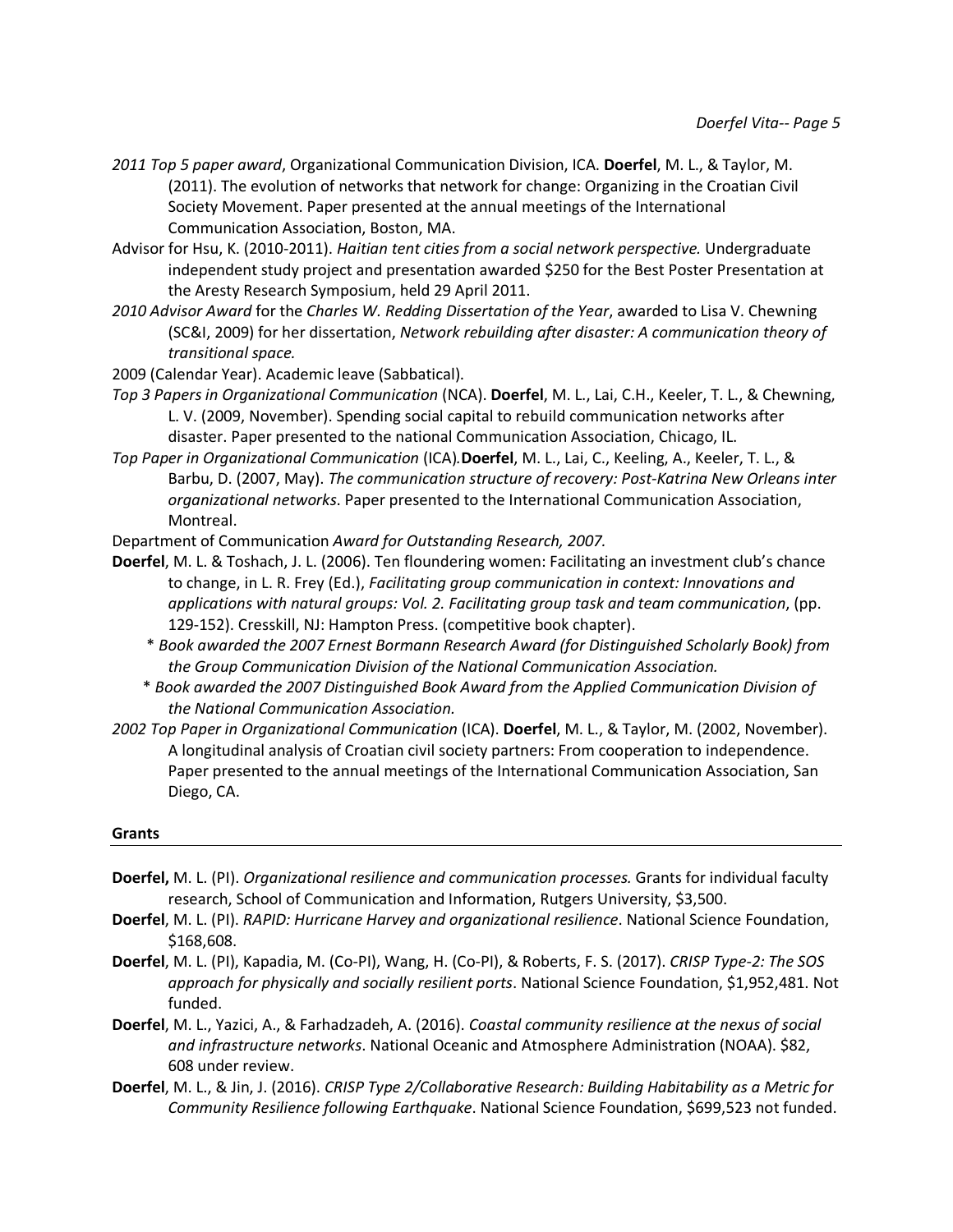- **Doerfel**, M. L. Yazici, A., & Farhadzadeh, A. (2015). *Coastal community resilience at the nexus of social and infrastructure networks*. National Oceanic and Atmospheric Administration's Regional Coastal Resilience Grants Program. \$298,209 not funded.
- Stephens, K., & **Doerfel**, M. L. (2014). *Communication Contributions to the National Center for Campus Public Safety*. National Communication Association Public Policy Working Group grant, \$6,985.
- Williams, T., Jin, J., Gong, J., Bekris, K., **Doerfel**, M. L. (2014). *RIPS Type 2:Transportation Networks and Government Facilities linked by Cyber Networks and Citizen Actions: Theory and Practice for Disruptive Events.* \$2,498,426. Not funded.
- **Doerfel**, M. L., & Weber, M. S. (2013). Organizational and community evolution using a multi-level, multi-theoretical framework. Grant to get grants award, Rutgers University School of Communication and Information. \$1,500.
- **Doerfel**, M. L., & Weber, M. S. (2013). Post-Sandy recovery in the community: Cross-sector collaborations among organizations, businesses, and community groups. U.S. Department of Health and Human Services, \$316,341. Not funded.
- **Doerfel**, M. L., Weber, M. S., & Eliassi-Rad, T. (2012-2013). Model testing and measure development for interorganizational social networks. Rutgers research grant, \$170,680.
- **Doerfel**, M. L. (2011). *Surviving disaster: Stories from organizational and business leaders*. Stipend proposal submitted to the National Endowment for the Humanities (NEH), \$6000, not funded.
- **Doerfel**, M. L. (2011). *Building communication networks for building resilient communities*. Grant-to-getgrants award, School of Communication & Information, Rutgers, \$1900.
- **Doerfel**, M. L., Marsic, I., & Aiello, J. (2006). *Agents of change: Using online interventions to shape new social structures in post-disaster communities.* National Science Foundation, \$748,706. Not funded.
- **Doerfel**, M. L., Marsic, I., & Aiello, J. (2005-2007). *Dynamic use of social network and leadership theories in disaster recovery.* National Science Foundation (NSF), \$132,290 funded. \*\*Administered after tenure.
- **Doerfel**, M. L., Marsic, I., & Aiello, J. (2005). *Organizational matchmaking: A field test of network driven interventions to improve network connectedness.* Submitted to the National Science Foundation, \$749,459 (not funded).
- Frank, M. G., & **Doerfel**, M. L. (2005-07). *Detecting deception in a counter-terrorism paradigm,* \$500,000 funded by Department of Homeland Security (via ITT Industries). Joined project as Co-PI in July 2005; responsibilities as PI assumed September 2005. Extension granted until December 31, 2007, for \$35,673.
- **Doerfel**, M. L. (2004/2005). *Organizational matchmaking: A field test of network driven interventions to improve network connectedness*, \$673 funded by the Grant to Get Grants program, School of Communication, Information, and Library Studies.
- **Doerfel**, M. L. (2004). *A longitudinal study of collaboration among competitive organizations*, \$1200 funded by the Rutgers Research Council.
- **Doerfel**, M. L. (2003). *Diffusion of new technologies in a local municipality*, \$1500 funded by the Rutgers Research Council.
- **Doerfel**, M. L. (2001). *Developing trust and collaboration among competitive organizations*. Awarded from the Rutgers University Research Council, \$1400.
- **Doerfel**, M. L. (1996) *Understanding an environment of cooperative competitors in terms of relational structure and communicative interpretation*. Fellowship funded by the University of North Carolina at Charlotte Junior Faculty Summer Research Grant, \$3500.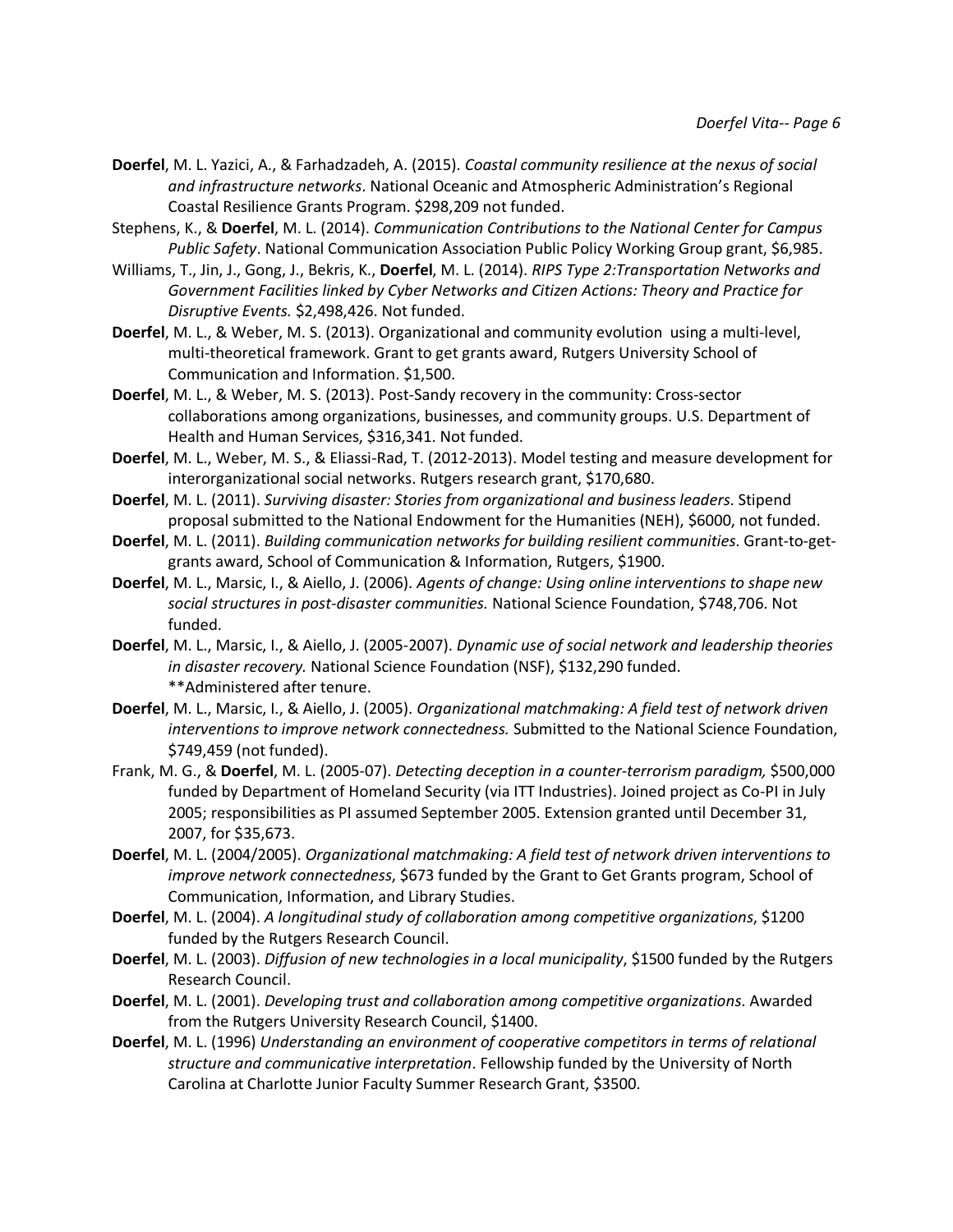#### **Invited Talks**

- **Doerfel, M. L.** (2018, May). *Communicating resilience: Engaging communities as a form of social insurance*. Guest lecture at the Houston Business Network breakfast club meeting. Houston, TX.
- **Doerfel, M.** L. (2018, May). *Blue ribbon panel discussion facilitator and presenter*. Gulf Coast Symposium, HR Houston. Houston, TX. https://www.hrhouston.org/mpage/GCS18Home
- **Doerfel, M.** L. (2018, May). *Why do networks matter? Preparing for and managing resilient employees, businesses, and communities.* Guest lecture at the annual Gulf Coast Symposium, HR Houston. Houston, TX. https://www.hrhouston.org/mpage/GCS18Home
- **Doerfel,** M. L. (2017, October). Change and interruption in communities: Field research and interorganizational networks. University of Jyvaskyla, Jyvaskyla, Finland.
- **Doerfel**, M. L. (2017, April). *Social networks, disrupted: How organizations and communities achieve resilience in volatile conditions*. Tenth Annual Schmidt Lecture on Technology and Society, College of William & Mary.
- **Doerfel**, M. L. (2016, July). *Interorganizational coordination in disasters*. National Hazards Center, Boulder, Co.
- **Doerfel**, M. L. (2016, August). *Building cross-sector partnerships to Build Organizational Resilience.* Baruch College and Aarhus University Executive Studies Program.
- **Doerfel**, M. L. (2016, February). *Communicating Resilience: Multilevel Networking for Organizations and their Communities.* Department of Human Ecology, Rutgers University.
- **Doerfel**, M. L. (2015, November). *Cross-sector interorganizational networks*. Invited speaker and panelist, Collective Impact Summit, Northwestern University, Chicago, IL.
- **Doerfel**, M. L. (2015, September). *Reflections on organizing for resilience*. Closing remarks panelist at the International Conference on Moving Beyond Risks: Organizing for Resilience Conference, Bled, Slovenia.
- **Doerfel**, M. L. (2015, July). *Resilient organizational networks*. Keynote Panelist, Aspen Engaged Scholarship Conference, Aspen, CO.
- **Doerfel**, M. L. (2015, April). *Disrupted social networks: Mediated and networked interorganizational response and management*. Invited lecture at the Singapore Internet Research Center and the Wee Kim Wee School of Communication and Information, Nanyang Technological University, Singapore.
- **Doerfel**, M. L. (2015, January). *Social networks, disrupted: Organizations communicating through networks to manage resilience*. Invited talk at the Department of Communication, University of California, Davis.
- **Doerfel**, M. L. (2015, January). *Managing longitudinal whole network data: Lessons from the field.* Invited talk at the Center for Environmental Policy and Behavior, University of California, Davis.
- **Doerfel**, M. L. (2014, February). *Negotiating the disruption of war with social networks: Developing a media sector in Afghanistan.* Invited talk given at the Department of Communication, University of Buffalo, Buffalo, NY.
- **Doerfel**, M. L. (2014). *The architecture of organizing forms: Networks and hierarchies in community resilience and disaster response*. The National Center for Campus Public Safety, Burlington, VT.
- **Doerfel**, M. L. (2013). *Organizing mechanisms of social influence*. Invited talk at the Brian Lamb School of Communication, Purdue University.
- **Doerfel**, M. L. (2012). *Engaged scholarship: Conducting social network research in the field.* Invited talk as part of the doctoral consortia series hosted by the School of Communication and Information, Rutgers University.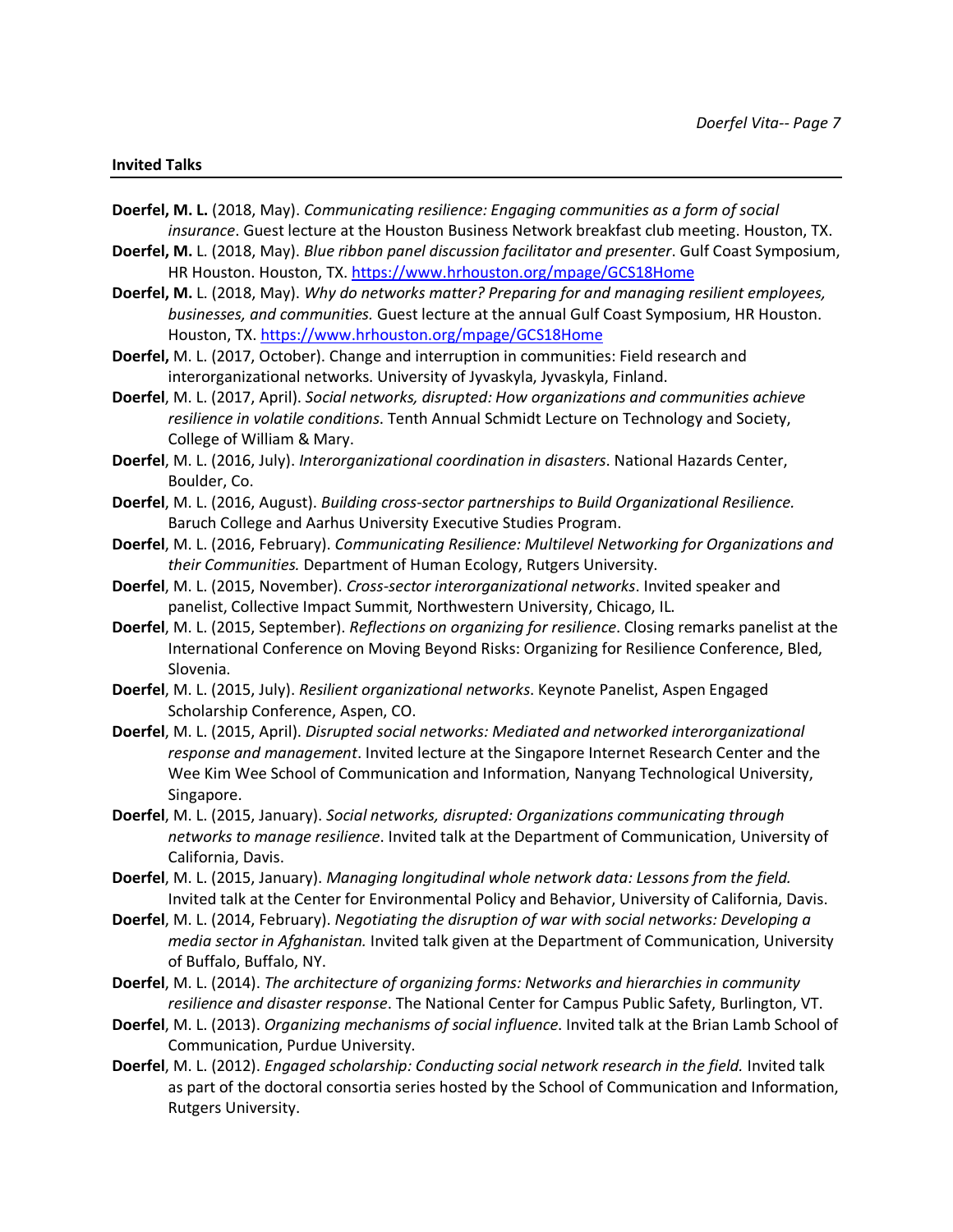- **Doerfel**, M. L. (2011, November). *Interorganizational communities that make a difference.* Organizational Communication Division Preconference, National Communication Association, New Orleans, LA.
- **Doerfel**, M. L. (2010, November). Rebuilding communities: The dynamics of interorganizational networks in an environment of disaster recovery. Talk given as part of the special session, *Community wellness: Is the concept useful for communication research and public policy purposes?* National Communication Association, San Francisco.
- **Doerfel**, M. L. (2010, October). *Organizing and networking*. Opening remarks at the Organizational Communication Mini Conference (OCMC), held at the School of Communication and Information, Rutgers.
- **Doerfel**, M. L. (2010). *Using social networks to assess interorganizational collaboration*. Talk given to the Design-based Research Collective, George Mason University.
- **Doerfel**, M. L. (2010). *Social network analysis for interorganizational communication: A community action research agenda*. Invited talk given at the Edward J. Bloustein School of Planning and Public Policy, Rutgers University.
- **Doerfel**, M. L. (2009). *Social Network Analysis and Interorganizational Field Research.* Distinguished Alumni Lecture at the Department of Communication, State University of New York at Buffalo.
- **Doerfel**, M. L. (2007). Communication network research in the field with *quasselstrippe*. Invited talk given at the Department of Communication, Purdue University.
- **Doerfel**, M. L. (2006, November). *Communication Networks of Organization Leaders: Returning and Rebuilding New Orleans' Interorganizational Infrastructure.* Guest speaker for the Rotary Club of New Orleans,
- **Doerfel**, M. L. (2006). Communication networks of organizational leaders: Returning and rebuilding New Orleans' Interorganizational infrastructure. Report given at the National Science Foundation, Washington, DC.
- **Doerfel**, M. L. (2005). Communication Theory Development and Model Testing Using a Social Networks Approach. Invited talk given at Temple University School of Communication.

### **Refereed Conference Papers and Presentations**

- **Doerfel, M. L.** (2018, July). *Resilience Breaking Points: Capacity, Communication, and Coordination of Work During and After Disasters*. Paper presented at the annual National Hazards Workshop, Bloomington, CO.
- Jayaraj, S., **Doerfel**, M. L., & Williams, T. (2017, August). *Clique to Win? Impact of Simmelian Ties on Collaborative Project Performance*. Paper presented at the annual meetings of the Academy of Management, Atlanta, GA.
- Jayaraj, S., **Doerfel**, M.L., & Williams, T. (2016, April). *Untying the knots: How Simmelian ties guide the evolution and performance of multi-partner alliances*. Paper presented at Sunbelt, the annual meetings of the International Network for Social Network Analysis (INSNA), Newport Beach, CA.
- **Doerfel**, M. L., & Harris, J. L. (2015, September). *The Interorganizational Structure of Resilience: Lessons from Emerging Democracies, Warzones, and Rebuilding after Disaster.* International Conference on Moving Beyond Risks: Organising for Resilience. Bled, Slovenia.
- **Doerfel**, M. L., & Haseki, M. (2015, July). *Building Resilience through Interorganizational Networking: The Kabul, Afghanistan Media Sector*. International Association for Media and Communication Research Annual Conference, Montreal, CA.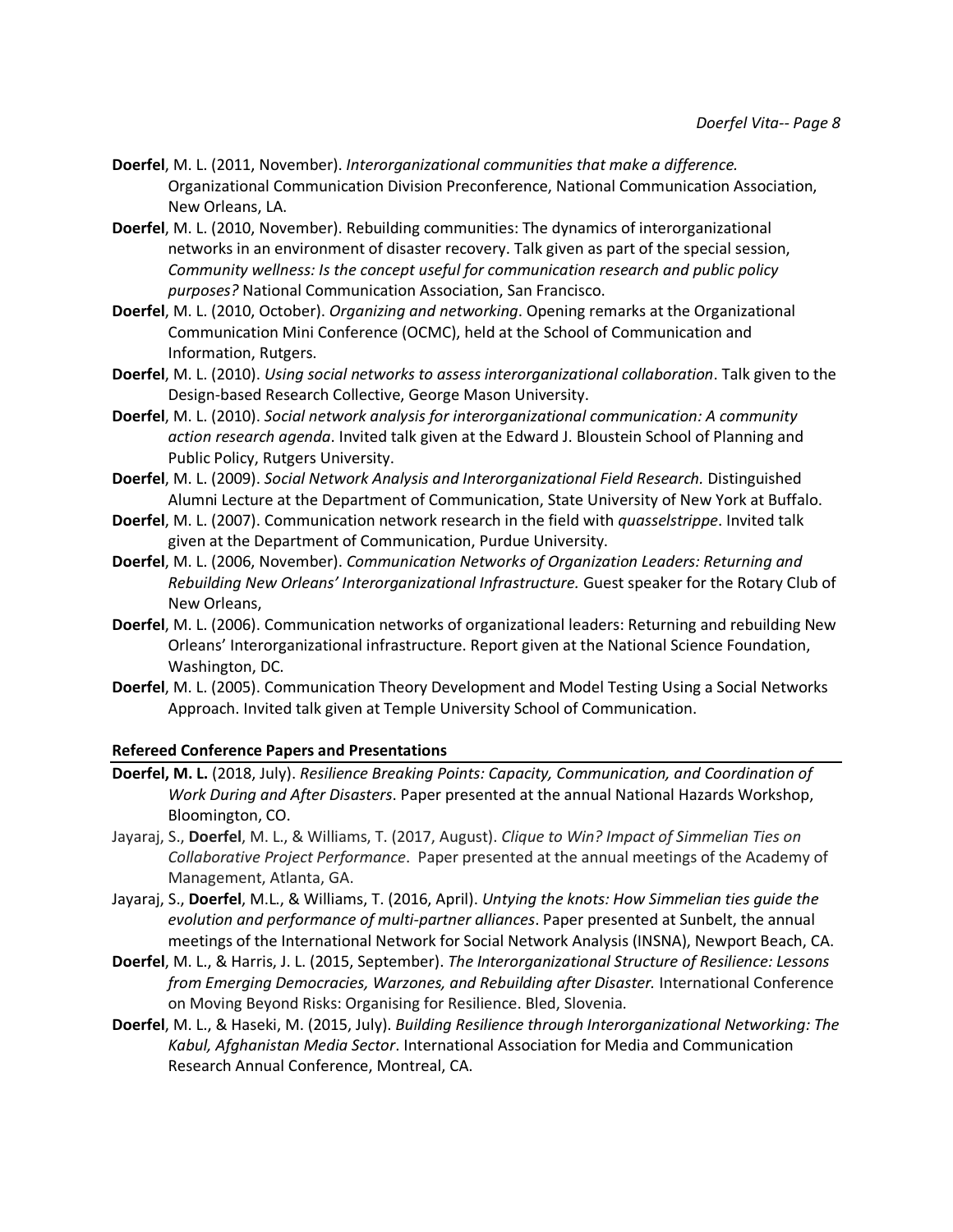- **Doerfel**, M. L., & Chatham, A. (2014, December). *Community resilience and communication flows*. Paper accepted for presentation at the Advancing and Redefining Communities for Emergency Management Conference, Los Angeles, CA.
- **Doerfel**, M. L. (2014, November). *Organizing Interorganizational Networks: Communication Challenges for International Relief and Development*. Paper presented at the annual meetings of the National Communication Association, Chicago, IL.
- **Doerfel**, M. L., Atouba, Y., & Harris, J. (2014, November). *Bureaucratic control in emergent communication networks.* Paper presented at the annual meetings of the National Communication Association, Chicago, IL.
- Matni, Z., **Doerfel**, M. L., & Weber, M. S. (2014, February). *Surviving disaster through resilient networks.* Paper presented at the International Network for Social Network Analysts annual meetings. St. Pete's Beach, FL.
- Lu, W., Dadlani, P., & **Doerfel**, M. L. (2014, February). *ICTs in individual and interorganizational networks: Two peas in a pod.* Paper presented at the International Network for Social Network Analysts annual meetings, St. Pete's Beach, FL.
- Chewning, L. V., & **Doerfel**, M. L. (2013, November). *Dimensions of Trust and Collective Action in Post-Crisis Reorganization*. Paper presented at the annual meetings of the National Communication Association, Washington DC.
- Moore, P. J., & **Doerfel**, M. L. (2013, November). *Digitizing Strength of Weak Ties: Weak Ties Theory for 21st Century Communication*. Paper presented at the annual meetings of the National Communication Association, Washington DC.
- **Doerfel**, M. L. (2013, June). Disasters as punctuated equilibrium: Chance for change or not a chance. Participant on panel, *Disaster and emergency communication around the globe: Opportunities for organizational communication research,* held at the annual meetings of the International Communication Association, London, UK.
- **Doerfel**, M. L., & Haseki, M. (2012, November). Building Interorganizational COMMunity During Disaster: Social Media Use, Social Networks, and Public Relations Management. Paper presented at the annual meetings of the National Communication Association, Orlando, FL.
- \*\*Paper awarded *Top-2 Research Paper* by the Public Relations division of NCA.
- Haseki, M., & **Doerfel**, M. L. (2012, February). *Use of communication technology in building interorganizational social networks.* Paper presented at the Sunbelt annual meetings of the International Network for Social Network Analysts, Redondo Beach, CA.
- **Doerfel**, M. L., & Taylor, M. (2011). *The evolution of networks that network for change: Organizing in the Croatian Civil Society Movement.* Paper presented at the annual meetings of the International Communication Association, Boston, MA.
- \*\* *Top Paper Award Finalist in the Organizational Communication Division of ICA*
- Taylor, M., & **Doerfel**, M. L. (2011). *Examining the interorganizational relationships that build a city's social capital: Evidence from Zagreb, Croatia*. Paper presented at the annual meetings of the International Association for Media and Communication Research, Istanbul, Turkey, July 2011.
- Chewning, L. V., Lai, C-H., & **Doerfel**, M. L. (2010, November). Organizational resilience following disaster: A longitudinal view of ICT use to rebuild communication structures. Paper presented at the annual meetings of the National Communication Association, San Francisco, CA.
- **Doerfel**, M. L., Chewning, L. V., & Lai, C-H. (2010, June). *Interorganizational network dynamics after disaster.* Paper presented to the Sunbelt Conference of the International Network for Social Network Analysis, Riva Del Garda, Italy.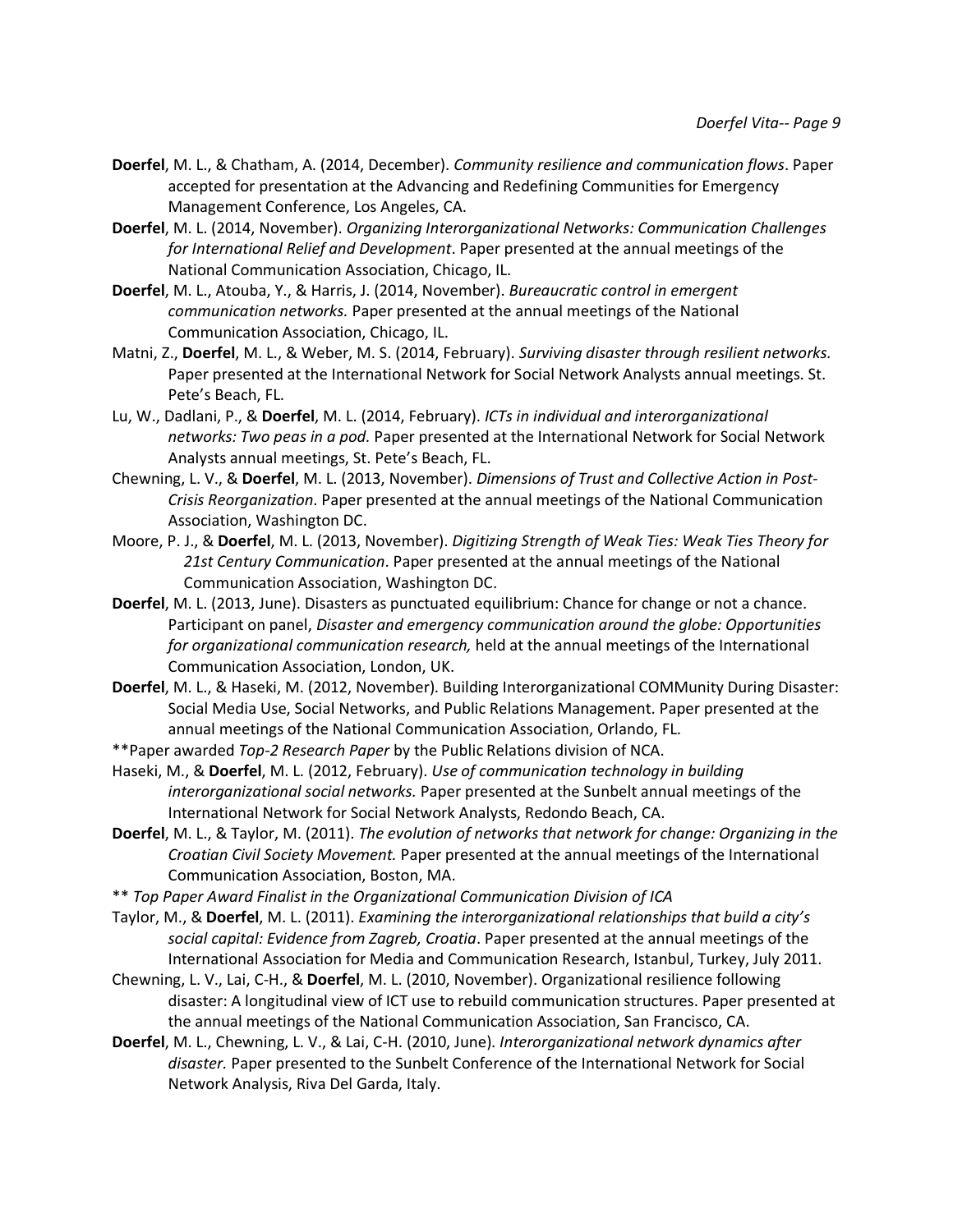- **Doerfel**, M. L. (2010, June). Rebuilding New Orleans organizations and businesses: Leaders' communication and social networking strategies. Paper presented at the Returning to Katrina Research Summit, University of Southern Mississippi- Gulf Coast.
- **Doerfel**, M. L., Lai, C-H., Keeler, T. L., & Chewning, L. V. (2009, November). Modeling social capital in disaster contexts. Paper presented at the annual meetings of the National Communication Association, Chicago, IL.
- \*\* *Top Three Papers in Organizational Communication* by the Organizational Communication Division of NCA.
- Taylor, M., & **Doerfel**, M. L. (2009, November). Network roles in international aid efforts: Evidence from Croatia's post war transition. Paper presented at the annual meetings of the National Communication Association, Chicago, IL.
- Chewning, L. V., & **Doerfel**, M. L. (2009, May). Establishing a foundation for transitional networks: Building the case for an alternative network form. Paper presented at the annual meetings of the International Communication Association, Chicago, IL.
- Taylor, M., & **Doerfel**, M. L. (2009, May). Network analysis as a tool to make sense of relationships and media use in conflict situations. Paper presented at the annual meetings of the International Communication Association, Chicago, IL.
- **Doerfel**, M. L., Lai, C., Keeling, A., Keeler, T. L., & Barbu, D. (2007, May). *The communication structure of recovery: Post-Katrina New Orleans inter organizational networks*. Paper presented to the International Communication Association, Montreal.
- \*\* *Top Paper in Organizational Communication* by the Organizational Communication Division of ICA.
- Keeler, T. L., & **Doerfel**, M. L. (2008, January). *Creativity, proximity, and centrality: Entrepreneurial use of social media for business recovery*. Paper presented to the Sunbelt annual meetings of the International Network for Social Network Analysis, St. Pete Beach, FL.
- Taylor, M., & **Doerfel**, M. L. (2007, November). *The evolving nature of the Croatia NGO-Media Network*. Paper presented at the annual meetings of the National Communication Association, Chicago, IL.
- **Doerfel**, M. L., Vasilyeva, A., Greenfeld, M., & Lai, C. (2007, May). *Reconnecting and rebuilding organizations and their social networks following disaster*. Presentation at the annual Sunbelt meetings of the International Network For Social Network Analysis, Corfu, Greece.
- **Doerfel**, M. L. (2006, November). *Communication networks and technology needs to rebuild social capital.* Presentation talk at the Tulane/NSF Symposium, Katrina Research, Social Science Research of the Katrina Aftermath. New Orleans, LA.
- **Doerfel**, M. L., & Taylor, M. (2006, November). *Organizational networking in building civil societies.*  Paper presented at the annual meetings of the National Communication Association, San Antonio, TX.
- **Doerfel**, M. L., & Chewning, L. V. (2006, November). *Rebuilding interorganizational networks: Recovering social capital in New Orleans*. Paper presented at the annual meetings of the National Communication Association, San Antonio, TX.
- Chewning, L. V., & **Doerfel**, M. L. (2006, November). *Leader-member exchange and emergent organizational networks.* Paper presented at the annual meetings of the National Communication Association, San Antonio, TX.
- Vasilyeva, A., & **Doerfel**, M. L. (2006, May) *Psychological orientation, identification, and communicator styles and the shaping of employee social networks*. Paper presented at the annual meetings of the International Communication Association, Dresden, Germany.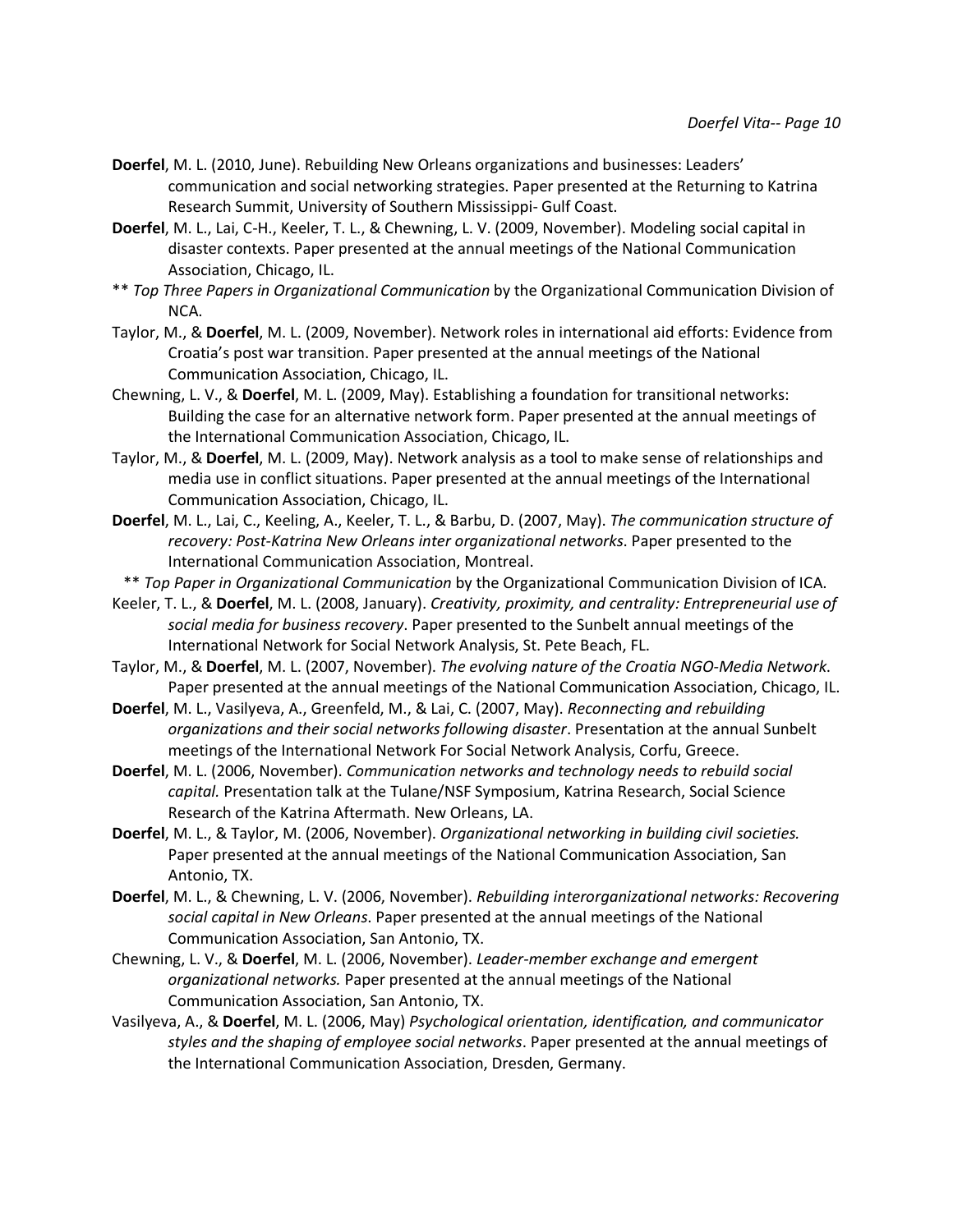- Connaughton, S. L., & **Doerfel**, M. L. (2006, May). *When organizational members choose to exit: Communication networks, identification, and intent to leave.* Paper presented at the annual meetings of the International Communication Association, Dresden, Germany.
- Connaughton, S. L., & **Doerfel**, M. L. (2005, November). *Normative influences and organizational communication processes*. Paper presented at the annual meetings of the National Communication Association, Boston, MA.
- Diao, F., & **Doerfel**, M. L. (2005, October). *Technology adoption and emergent organizational structures: Implementing an email system at a local municipal government.* Paper presented at the annual convention of the Association of Internet Researchers, Chicago, Il.
- **Doerfel**, M. L. (2005, May). *A network measure of cooperation-competition*. Paper presented at the annual meetings of the International Communication Association, New York, NY.
- **Doerfel**, M. L., & Connaughton, S. L. (2005, May). *The semantic structure of competition: Election year*  winners and losers in U.S. televised presidential debates, 1960-2004. Paper presented at the annual meetings of the International Communication Association, New York, NY.
- **Doerfel**, M. L. (2005, March). *Communication networking in real-world organizations.* Research talk as response to Keynote Speaker U.S. Congressman Rush Holt at SCILS Research Day, Rutgers University, New Brunswick, NJ.
- **Doerfel**, M. L. (2005, February). *Assessing the degree of cooperation-competition with network analysis.* Paper presented at the annual Sunbelt meetings of the International Network for Social Network Analysts, Los Angeles, CA.
- **Doerfel**, M. L., & Connaughton, S. L. (2004, November). *Social network and social identity theories: The relationship among various organizational structures and various dimensions of workplace attitudes*. Paper presented at the annual meetings of the National Communication Association, Chicago, IL.
- **Doerfel**, M. L. (2004, April). Organizational communication research in the field: The integration of graduate education with research, practice, and service. Presented at the annual meetings of the New Jersey Communication Association, New Brunswick, NJ.
- **Doerfel**, M. L., & Taylor, M. (2003, May). A longitudinal analysis of Croatian civil society partners: From cooperation to independence. Paper presented at the annual meetings of the International Communication Association, San Diego, CA.
- \*\* *Top Paper in Organizational Communication,* Organizational Communication Division (ICA).
- Arasaratnam, L, & **Doerfel**, M. L. (2003, May). Intercultural communication competence: Identifying key components from multicultural perspectives. Paper presented at the annual meetings of the International Communication Association, San Diego, CA.
- **Doerfel**, M. L., & Taylor, M. (2003, February). *Inter-organizational networking in building civil society.* Paper presented at the Sunbelt conference of the International Network of Social Network Analysts, Cancun, MX.
- Fitzgerald, C. A., & **Doerfel**, M. L. (2002, November). *A semantic network analysis of customer complaints*. Paper presented at the annual meeting of the National Communication Association, New Orleans, LA.
- Taylor, M., & **Doerfel**, M. L. (2002, November). *Another dimension to explicating relationships: The theory and measure of inter organizational linkages*. Paper presented at the annual meeting of the National Communication Association, New Orleans, LA.
- Quinn, W., & **Doerfel**, M. L. (2002, November). *Communication in action: Public meetings in discourse*. Paper presented to the annual meetings of the National Communication Association, New Orleans, LA.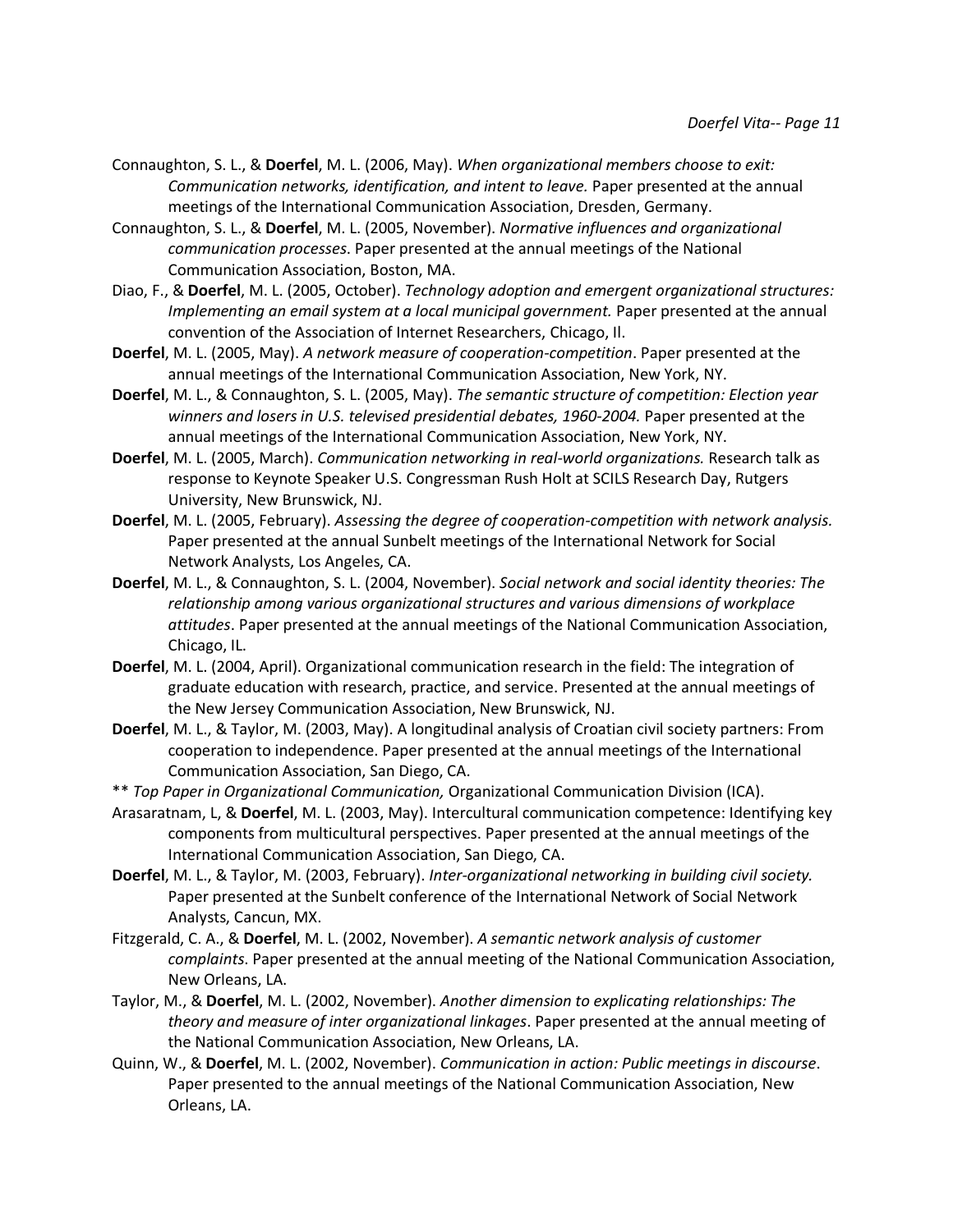- **Doerfel**, M. L., & Shoham, M. D. (2002, February). *An integration of network, media richness theories, and turnover in organizations*. Paper presented to the annual meeting of the INSNA, New Orleans, LA.
- **Doerfel**, M. L. (2000, June). *Communication planning for technological innovation: Implementing a new database at ACME corporation*. Paper presented to the annual meeting of the International Communication Association, Acapulco, Mexico.
- **Doerfel**, M. L. & Barnett, G. A. (2000, June). *The structure of knowledge of communication: A computerbased content analysis*. Paper presented to the annual meeting of the International Communication Association, Acapulco, Mexico.
- **Doerfel**, M. L. (1999, May). *Groups in the classroom: A longitudinal analysis of the relationship between communication networks and perceptions, peer evaluations, and individual grades*. Paper presented to the annual meeting of the International Communication Association, San Francisco, CA.
- **Doerfel**, M. L. & Feeley, T. H. (1999, February). *Communication, semantic, and interpretation networks: A longitudinal analysis of project groups*. Paper presented at the annual meeting of the International Social Networks Association, Charleston, SC.
- **Doerfel**, M.L. (1997, May). *Organizational networks, convergence theory, and the difference a competitive environment makes*. Paper presented at the annual meeting of the International Communication Association, Montreal, Quebec.
- Barnett, G.A., & **Doerfel**, M.L. (1997, May). *A Semantic Network Analysis of the International Communication Association*. Paper presented at the annual meeting of the International Communication Association, Montreal, Quebec.
- Krikorian, D. H., **Doerfel**, M. L., & Kellermann, K. A. (1997, February). *Spam identification in electronic newsgroups: A semantic network analysis*. Paper presented at the annual meeting of the International Social Networks Association, San Diego, CA.
- **Doerfel**, M.L., & Barnett, G.A. (1997, February). *A Comparison of the Semantic and Affiliation Networks of the International Communication Association*. Paper presented at the International Social Networks Association, San Diego, CA.
- **Doerfel**, M.L. (1996, May). *Network Structure as an Indicator of System Fairness*. Presented at the annual meeting of the International Communication Association, Chicago, IL.
- **Doerfel**, M.L. & Claffey, G. (1995, November). *Reformist Themes of the 1974 and 1994 Congresses as Revealed by Content Analysis*. Paper presented at the annual meeting of the Speech Communication Association, San Antonio, TX
- **Doerfel**, M.L. (1995, October). *The Network Structure of the Buffalo Real Estate Market*. Paper presented at the meeting of the Midwestern Mini-conference, Michigan State University, East Lansing, MI.
- **Doerfel**, M.L. (1995, May). *The 1992 Presidential Debates: An Application of the Agenda Setting Metaphor*. Paper presented at the annual meeting of the International Communication Association, Albuquerque, NM.
- **Doerfel**, M.L. (1994, November). *The 1992 Presidential Debates: A New Approach to Content Analysis*. Paper presented at the annual meeting of the Speech Communication Association, New Orleans, LA.

### **THESIS DIRECTION AND COMMITTEE MEMBERSHIP**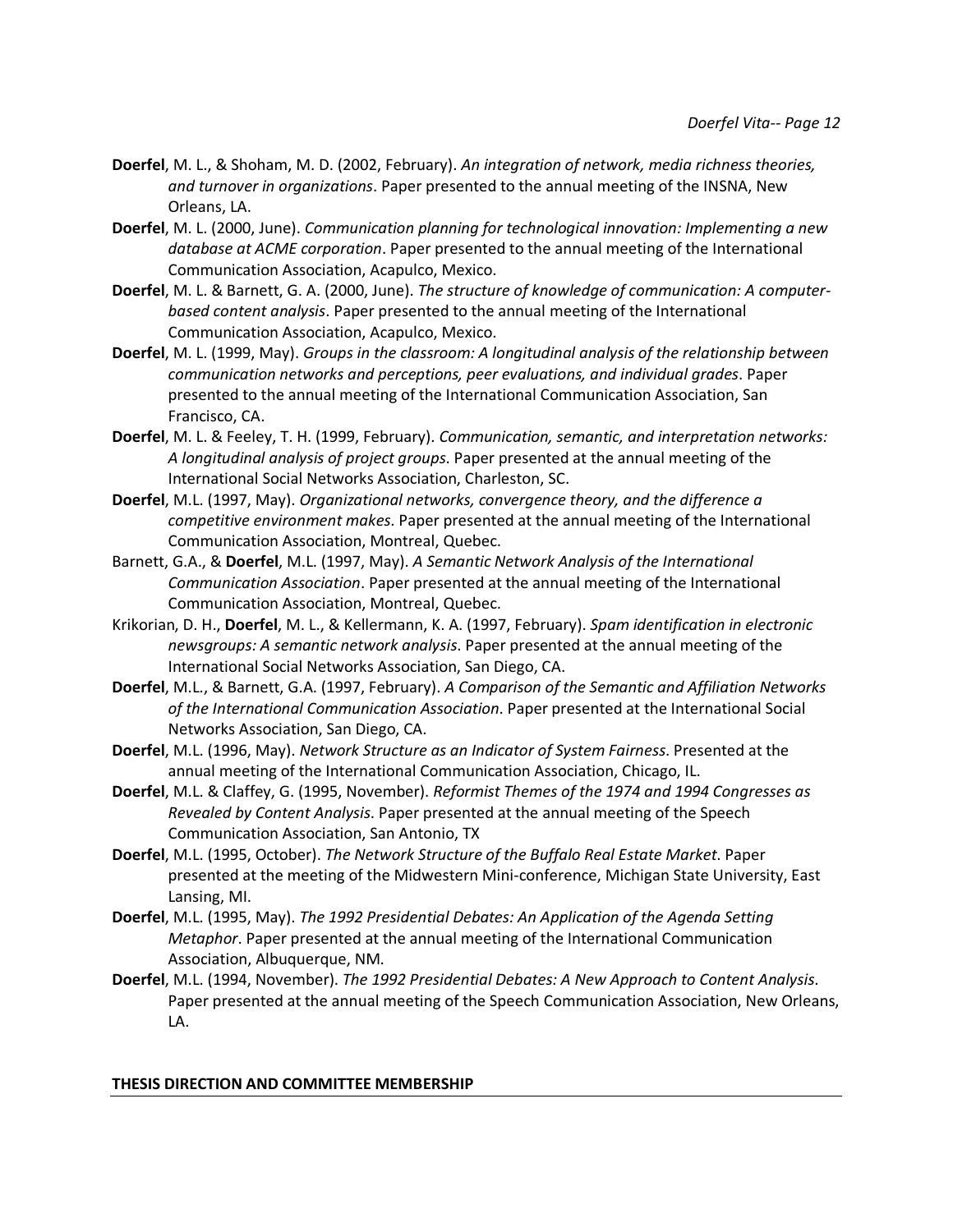# *Doctoral Committee Chair*

Kwestel, M. (2018-present). Emphasis on collective action and organizational communication networks.

- Kim, M. K. (2017-present). Emphasis on community resilience, interorganizational engagement, organizational communication networks.
- Harris, J. (2012-2018). Dissertation title: *Networked stakeholders and long-term recovery: communication and organizing in coastal new jersey after hurricane sandy*. Post doc, Northwestern University's School of Communication (2018-2019). Tenure track assistant professor, SUNY New Paltz (2019-present).
- Youn, H. (2017-present). Dissertation title: Volunteer Engagement and Identification(s): From Communication Network Perspective.
- Chewning, L. V. (2009). Dissertation title: *Network rebuilding after disaster: A communication theory of transitional space.* Current position: Tenure-track assistant professor at Pennsylvania State University – Abington.

Keeler, T. L. (2008-2009). Emphasis on entrepreneurial networks.

- Liberman, C. J. (2008). Dissertation title: *Why communication networks might impact employee identification with one or more organizational targets.* Current position: Associate professor, Marymount Manhattan College.
- Christie, E. (2005-2007). Emphasis on organizational communication and social networks.

# *Doctoral Committee Member*

Kang, Katie (in progress). Anonymous organizational communication and identification in alcoholics anonymous (AA) and other 12-step groups.

Kaskazi, A. (in progress). Marginalized youth and contemporary political engagement in the digital age Goldthwaite, Christine (2019). Interdisciplinarity as communication design practice.

- Li, Zhe (2019). Organizational image and reputation construction by various stakeholders using social media.
- Shi, Wei (2019). Knowledge Seeking and Communicative Strategies for Early Stage Entrepreneurs Matni, Ziad (2018). The interplay of network structures and information seeking behaviors.
- Kang, Katie (in progress). Anonymous organizational communication and identification in alcoholics anonymous (AA) and other 12-step groups.
- Kim, Heewon (2016). The Visibility Paradox: Social Media Use as a Manifestation of Knowledge, Disparity, and Status in a Global Organization
- Haseki, M. (2016). Communication media use, social networks, and identity management by immigrant women entrepreneurs in an urban economy.
- Kim, Young-Hoon (2014). *A Knowledge-Sharing Communication Network Approach to Transactive Memory Systems in Virtual Work Arrangements.*
- Ziek, P. (Ph.D., 2012). *Inter-Organizational, Infrastructure for Communication: A Study of the Generative Aspects of the Communication Context on CSR Strategy and Instrumentation*. Emphasis on corporate social responsibility, public sphere controversy, and inter-organizational networks.
- Lai, C-H. (Ph.D., 2012). *Living history with the internet: Probing the sustainability of Internet-enabled voluntary associations through contextual and ecological lens.* Emphasis on the network evolution of online communities.
- Nekrassova, D. (Ph.D., 2011). Discourses of Emotionality and Rationality in the Financial Services Industry*.*
- Anderson, J. D. (2013). *Communication design work in the professional practice of association management.* Emphasis on communication design and interorganizational networking.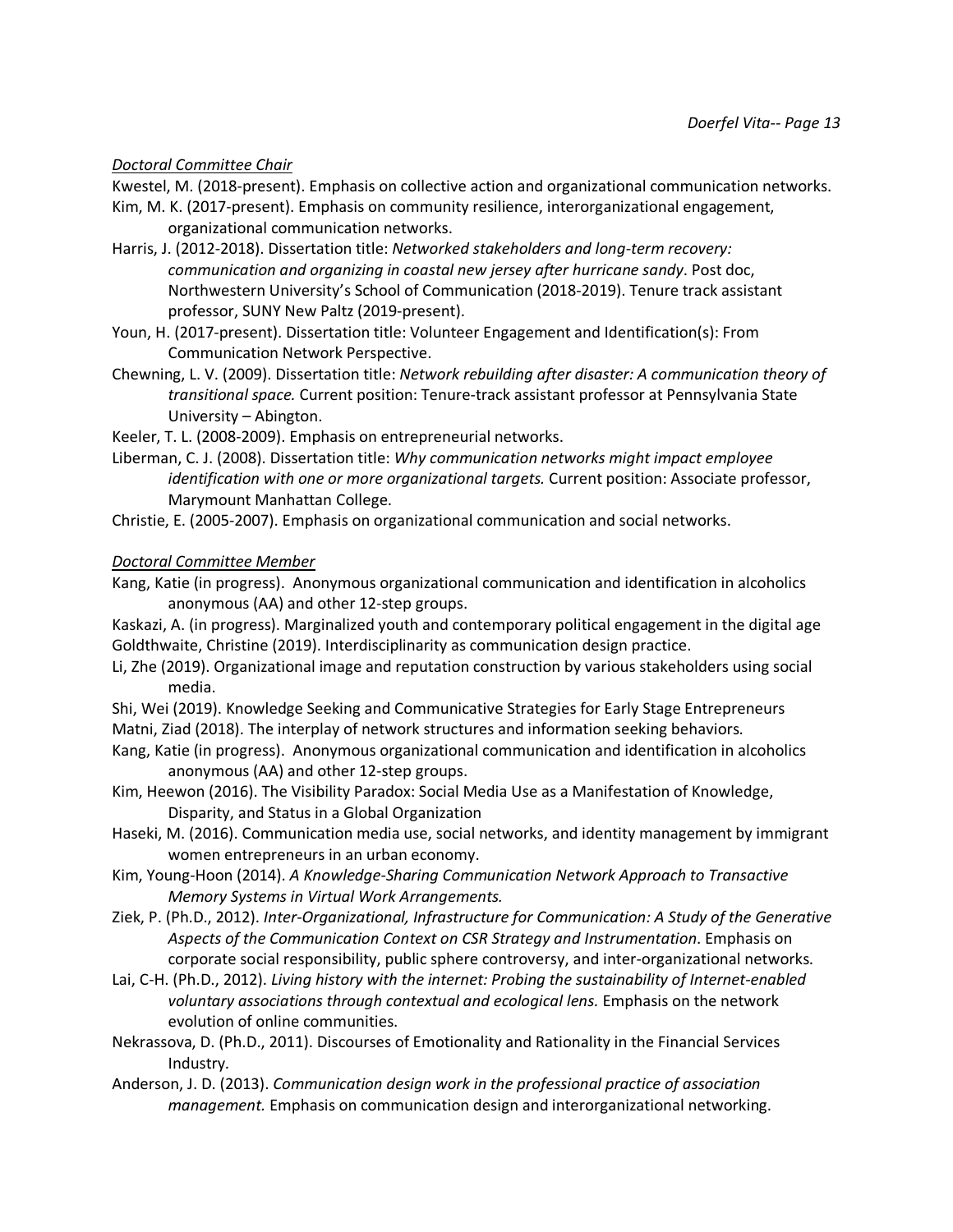- Long, K. (Ph.D., 2004). School of Communication, Information, and Library Studies, Rutgers University. Doctoral committee member. *Virtually there: An analysis of metaphors in the discourse of virtual reality.*
- Arasaratnam, L. (Ph.D., 2003). School of Communication, Information, and Library Studies, Rutgers University. *Intercultural communication competence from multiple cultural perspectives: A new theoretical model for empirical validation.*
- Scott, P. (Ph.D., 2003). School of Communication, Information, and Library Studies, Rutgers University. *Discovering the knowledge worker: A social and semantic network analysis.*
- Wu, Ming Ye. (Ph.D., 2002) School of Communication, Information, and Library Studies, Rutgers University. *Comparing expected leadership styles in Taiwan and the United States: A case study of university employees.*
- White, W. J. (Ph.D., 2001). School of Communication, Information, and Library Studies, Rutgers University. *The communication of conceptual innovation in science: The case of chaos theory in psychology*.

### *Post Doctoral Advisees*

- Zhu, Mengxiao (2012-2013). Emphasis on big data, social network analysis, and computational modeling. Current: Associate Research Scientist, Educational Testing Services.
- Atouba, Yannick (2013-2014). Emphasis on development, social network analysis, and organizational communication. Current: Assistant Professor, University of Texas, El Paso.
- *Practicum advisees:* Nik Ahmad Rozaidi Nik Abdul Rashid, Muge Haseki, Lisa Chewning, Corey Liberman, Pat Scott.

### *Committee member for qualifying exams*

Wei Shi (2017), Kaskazi, A (2017), Lu, Weixu (2014); Matni, Z (2014); Appel, L. (2013); Boyraz, M. (2013); Haseki, M. (2012); Kim, Heewon. (2011); Rozaidi, N. (2010), Kim, Young Hoon (2009); Anderson, D. (2009); Greenfeld, M. (2009); Keeler, T. L. (2008); Lai, C-H. (2008); Ziek, P. (2008); Chewning, (2007); Liberman, (2006); Vasilyeva, A. (2006); Greve-McAllister, S. (2005); Diao, F. (2003); Quinn, W. (2003); Kim, Hyo Dong. (2000); Williams, J. (2000).

### *Advisor Master of Philosophy Thesis and MCIS Capstones*

- Chatham, A. (2014-2015). MCIS capstone project advisor. Topic: *Slow burning crises and networked forms of organizing.*
- Prazenica, K. (2014). MCIS capstone project advisor. Topic: *Introduction to corporate communication course design and development project.* MCIS capstone project.
- Daniels, Chad (2013). MCIS capstone project advisor. Topic: *An analysis of organizational values and creation of a user-based organization matching survey*. MCIS capstone project.
- Drucker, Robert (2013). MCIS capstone project advisor. Topic: *Building social life in college in the 21st century*. MCIS capstone project.
- Yu, Ziyi, (2013). MCIS capstone project advisor. Topic: Job searching in China: The strength of strong ties. MCIS capstone supervision, with Matthew Weber.
- McDermott, Eugene (2013). MCIS capstone project advisor. Topic: *The power of YouTube: Analysis of top subscribed channels using grounded theory*. MCIS capstone project.
- Mo, Fei (2013). MCIS capstone project advisor. Topic: *Corporate dialogic capacities under different cultural dimensions*. MCIS capstone project.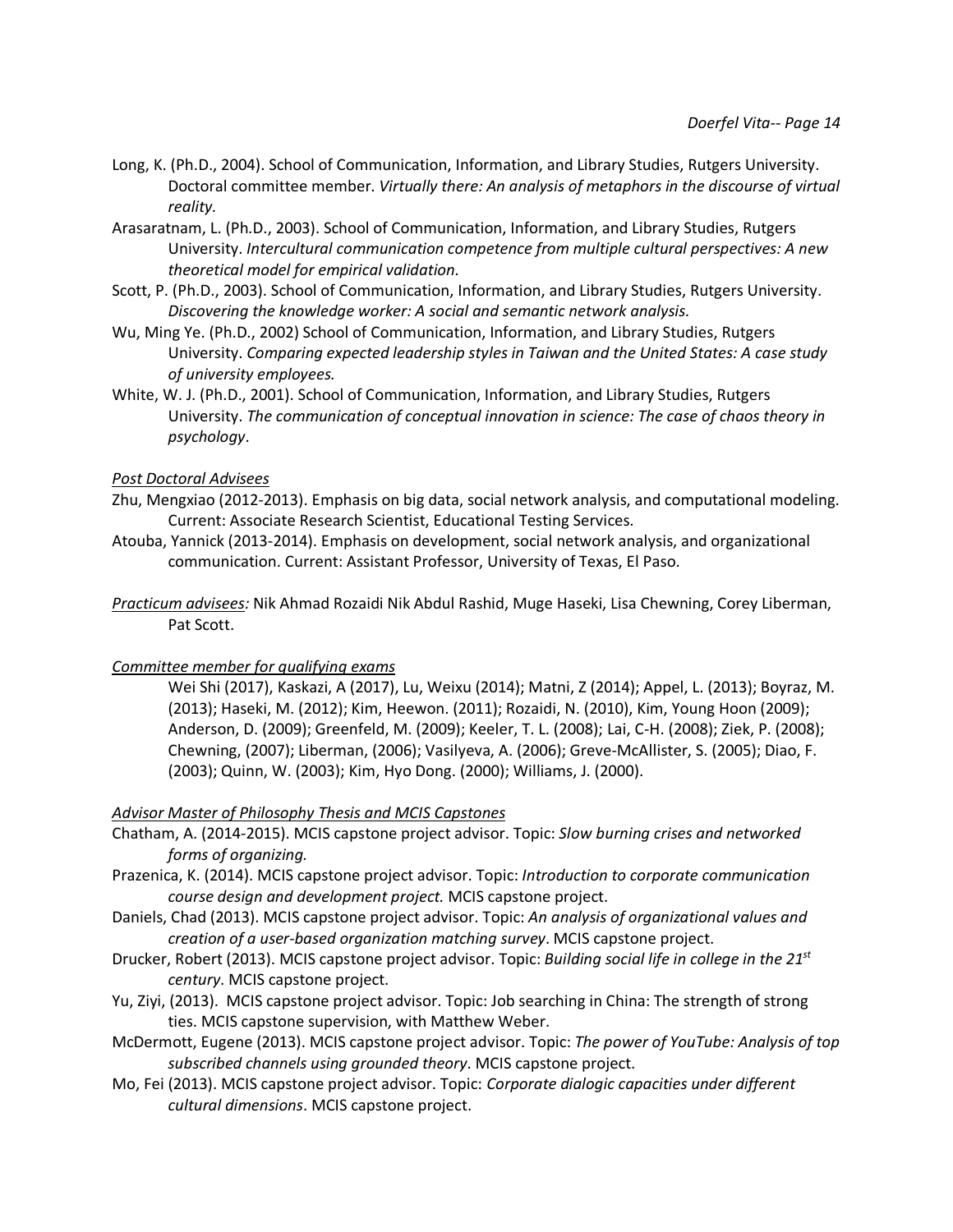- Pillai, Adarsh (2013). MCIS capstone project advisor. Topic: Data visualization as a stakeholder engagement tool for nonprofit organizations. MCIS capstone project.
- Komal, Kabita (2012). MCIS capstone project advisor. Topic: *Facebook and social capital.* MCIS Capstone project.
- Dresbeck, Julie (2011). MCIS capstone project advisor. Topic: *Social networks, online social networking, and activism.*
- Bator, M. (2007). MCIS capstone project advisor. Topic: Implementing an online volunteer support program at a decentralized corporation.
- Capstone project supervisor, with various topics on organizational communication and media (2008): (n=7): Agidigbi, I.; Barbu, D.; Miller, E.; Pavuluri, P.; Sanghvi, S.; Schubach, C.; Szatkowski, B.
- Capstone project supervisor, with various topics on organizational communication and media (2007): (n=5): Borowsky, J.; Giangaspero, J.; Sunga, R.; Peterson, T.; Dhillon, J.
- Turner-Fein, M. (2005). Master's project advisor. Topic: The nature of mentoring research: Historical development, theoretical underpinnings, and future directions.

*Other Advising Activities*

- Director, Network Science Lab (2011-present). Direct and supervise master's and doctoral students in reading group meetings, empirical projects, and proposal writing related to social network theory and analysis.
- Matin, Sonya (2013). *A Review of 21st Century Strength of Weak Ties Theory and Empirical Directions.*  Byrne Summer Fellowship.
- Prazenica, K. (2012-2014). Advisor and mentor for MCIS program research track.
- Pillai, Adarsh (2011-2013). Advisor and mentor for MCIS program research track.
- Hsu, K. (2010-2011). *Haitian tent cities from a social network perspective.* Undergraduate independent study project and presentation. \*\* Awarded \$250 for the Best Poster Presentation at the Aresty Research Symposium, held 29 April 2011.
- Goon, Jennifer (2004-2005). *Systems theory and the diffusion of innovations: Comparing and contrasting Filipino and Chinese cultures' views on intercultural relationships.* School of Communication, Information, & Library Studies, Rutgers University. Undergraduate honors thesis chair.
- Keller, K. (1999). *The relationship between individuals' social preferences and properties of social networks*. Masters Thesis completed at the University of North Carolina, Charlotte. Committee member.
- Briscoe, T. (1999). B. A. Honors Thesis presented to the Honors Program at University of North Carolina, Charlotte. Committee member.

**TEACHING**

### **Courses Taught**

*Organizational Reputation and Representation*. Covers macro-level theory, interorganizational networks as a component of the organization-environment tension, strategic management of interorganizational relationships and social networking, the mutual impacts of internal structures on external organizational relationships, and micro-macro tensions of organizing. Reading packet includes journal articles, book excerpts, and case studies.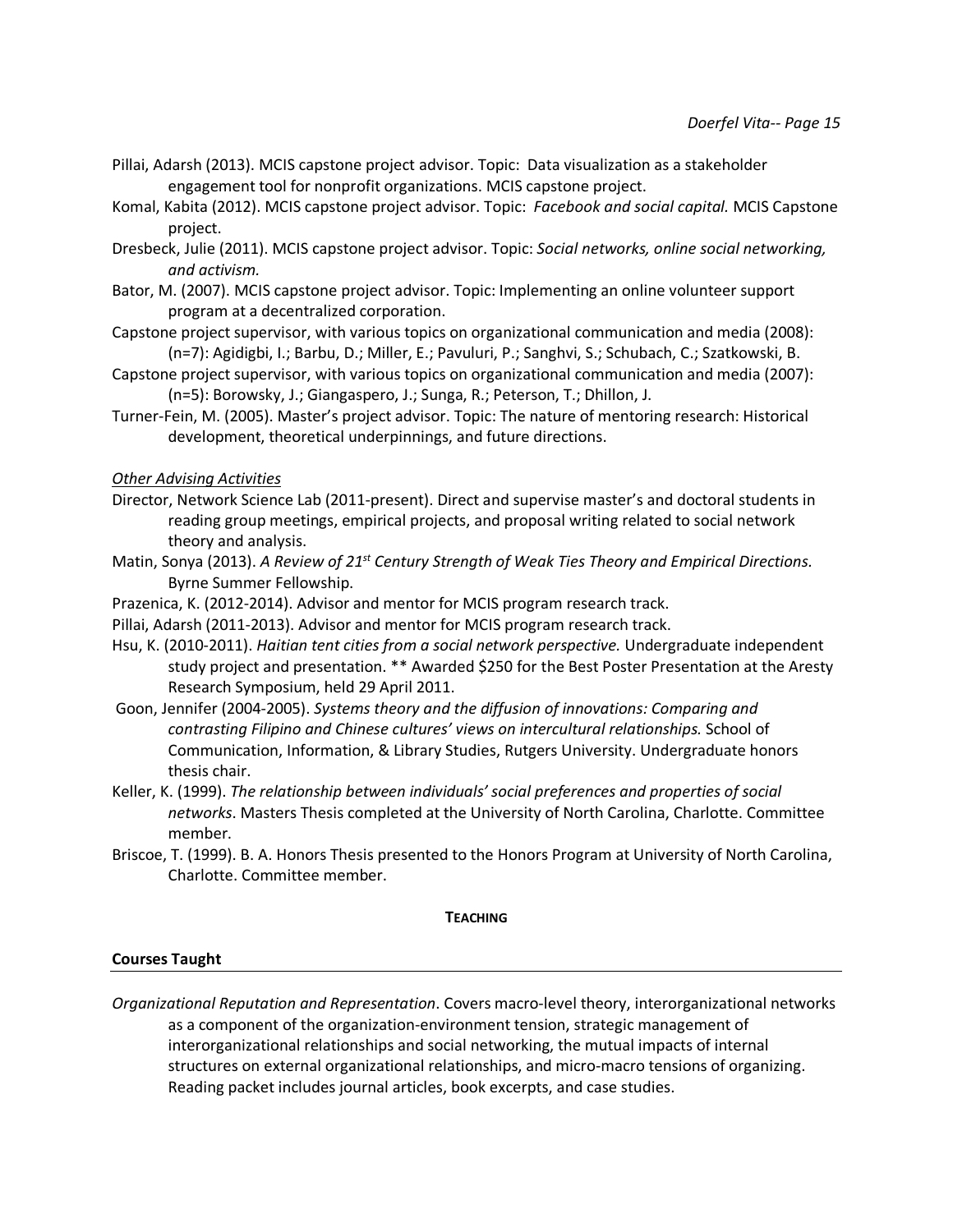- *Interorganizational communication and stakeholder management.* The key issues explored in this course concern the management of interorganizational relationships and projection of organizational reputation, image, and identity to external audiences. The course begins with identification and specification of the external environment(s) of organizations. Readings and discussion explore interorganizational relationships, boundary-spanning communication, and management of external stakeholder relationships.
- *Organizational Communication Networks*. Special topics doctoral seminar turned permanent course as of 2015, cross-listed with master's program in the School of Communication and Information. Reviews the theory, concepts, procedures, methods, and analysis of social networks with an emphasis on social network theory as a way of understanding communication and organizing processes. Many assumptions and analyses about communication viewed from a social network perspective can be applied and extended to a host of relationships and thus social network theory is inherently interdisciplinary. The goal of the course is to provide students with foundational knowledge about communication networks and their implications for communication and processes that involve organizing, like social movements, community resilience, social capital, social influence, and capacity building. While the primary focus is theoretical, students will simultaneously develop a working knowledge of relevant social networks concepts and methods used to describe and understand relationships in and among organizations. The objective of this course is to help students understand and articulate network theory, its applications, and implications for audiences including researchers and practicing professionals.
- *Organizational Communication Networks II*. Special topics doctoral course offered in the School of Communication and Information. Taught as a summer course, this reviews current extant literature on interorganizational networks and students conduct applied research to master conducting original social network research and related analyses. Reading packet plus current issues of communication, social networks, and management journals. The course goal is to write a paper for submission to ICA or INSNA and for review for publication at an appropriate journal. Specific paper topic varies but always advances theory and research on communication networks.
- *Organizational Communication Research*. Doctoral seminar in School of Communication, Information, and Library Studies. Required reading: Packet of peer reviewed journal articles.
- *Organizational Communication Theory*. Master level course covering organizational communication theory and practice. Texts: Conrad & Poole, Sypher (edited case studies), and original empirical research articles.
- *Social and Semantic Network Theory and Analysis*. Special topics doctoral seminar in School of Communication, Information, and Library Studies. Texts include Scott (2000) and readings packet. Computer programs include UCINET, NodeXL, ATLAS-ti, and CATPAC.
- *Organizational Communication*. Undergraduate course. Covers organizational communication theories. Texts: Conrad & Poole (2005); Case studies are from Sypher, 1997.
- *Organizational Decision Making*. Graduate seminar on individual and group decision making in organizations. Texts include March, J. (1994) and reading packet.
- *Group Communication*: Undergraduate course. Covers group communication theories with particular emphasis on organizational teams and team building. Texts used: Hirokawa & Poole (1996); Frey (1994).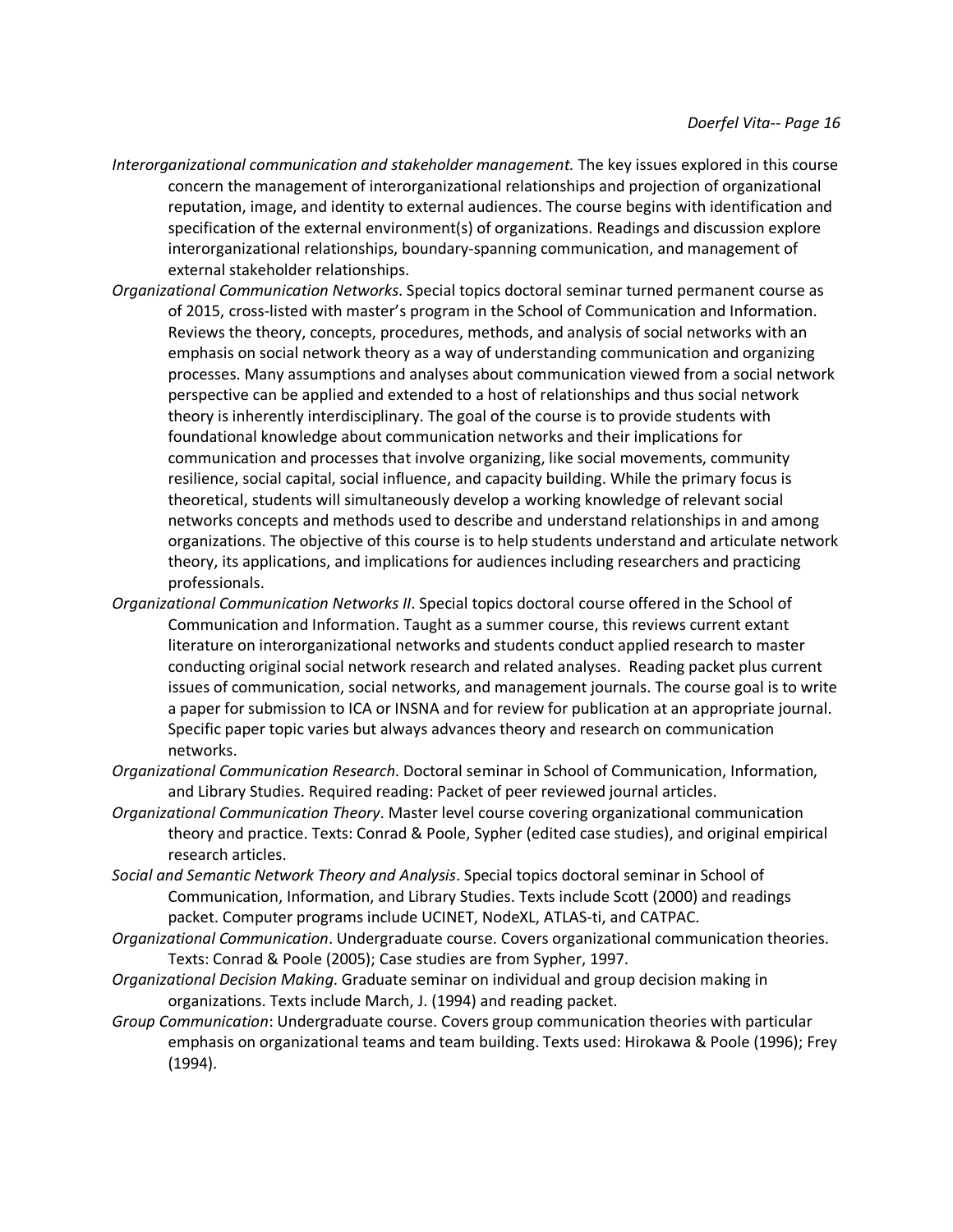*Research Methods and Organizational Assessments*: Graduate (master level) methods of inquiry with emphasis on organizational assessments. Students learn quantitative and qualitative research methods and carry out original research. Texts used: Hargie & Tourish; Wimmer & Dominick. *Advanced Organizational Communication*: An upper-division course for majors only. Theories covered include macro- approaches to studying organizations. Emphasis is on the organization as the unit of analysis. Students carry out an industry analysis which is grounded in organizational communication theory. Readings include course packet of scholarly articles and a popular-press text, *Co-opetition* (Brandenburger & Nalebuff, 1996).

# **Independent Studies and Student Supervision**

2018, Spring. MCIS Graduate teaching internship Dhwani Gandhi

- 2018, Spring. Advisor, Kautuki Jariwala. Topic: Organizational resilience and reputation
- 2015, Fall. Advisor, MCIS Graduate teaching internship Zain Abouseido
- Fall 2014, Spring 2015. Advisor, MCIS Graduate teaching internship Kanika Samra
- 2014, Fall, Spring 2014. Advisor, Advisor, MCIS Graduate teaching intern Kristen Prazenica
- Goldthwaite, C. 2013, spring. Independent study advisor. Topic: *Interorganizational social networks and disaster response.*
- Boyraz, M. 2013, spring. Research assistant advisor. Topic, *Interorganizational networks and disaster response.*
- Pillai, A. 2011-2012. MCIS Independent study advisor. Topic: *Afghanistan media sector use of the internet*.
- Leavey, S. 2011-2012. PhD Independent study advisor. Topic: *Afghanistan media sector use of the internet.*
- Crowley, S. 2011-2012. MCIS capstone project advisor. Topic: *Online social networking and general internet usage in the workplace.*
- Komal, K. 2011-2012. MCIS capstone project advisor. Topic: *Social media and the emergence of a new dimension for the social capital construct.*
- Dresbeck, J. 2010-2011. MCIS capstone project advisor. *Network engagement and (sl)activism*.
- Hsu, K., 2010-2011. Undergraduate independent study. Supported data management for various projects and also conducted secondary analysis on the emergent organizational forms (tent cities) in Haiti, with a particular interest on the interorganizational network sustained through NGO and aid organizations' resources filtered to tent cities, which inadvertently supported the black market. Kevin will be presenting his paper, *Tent Cities in Haiti from a Social Network Perspective,* at the Aresty Center Research Symposium, April 2011, at Rutgers, University.
- Tone, S., 2006, Fall. Undergraduate independent study involving advanced content analysis and management of 2000 newspaper articles about Hurricane Katrina.
- Moccio, D., 2005-2006, research team member.
- 2005-present, Graduate advisor to 50 students annually in the Master of Communication, Information, and Library Studies Program.
- Vasilyeva, A., 2005-2006. Supervising doctoral student research project on organizational communication networks data collection and paper development. Field research project took place in Russian organization.
- Chewning, L., 2005-present. Research team member and doctoral advisee. Recent paper written and presented under my direction: *Examining the influence of LMX and Network centrality on dissent*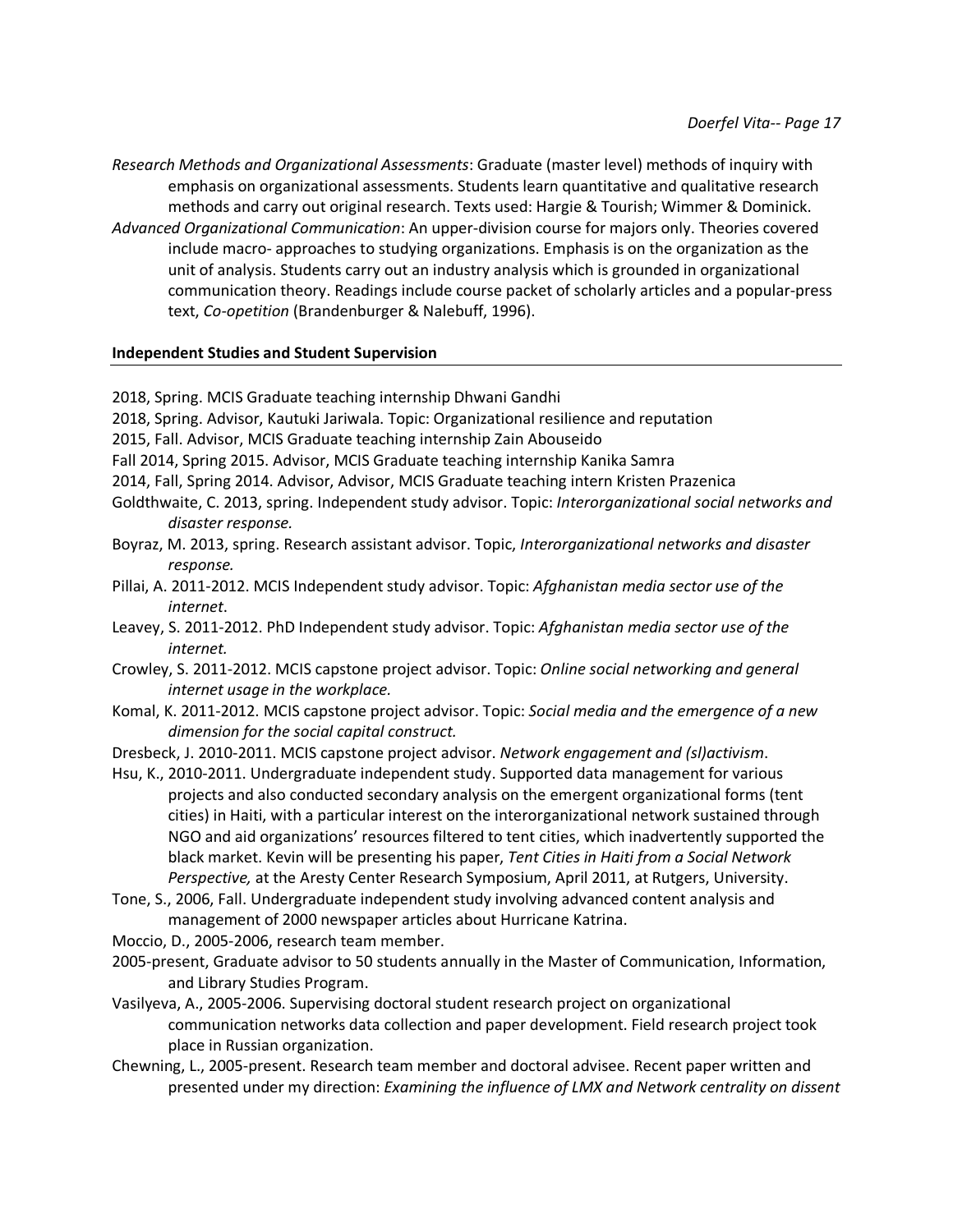*choices*. Paper presented at the annual meetings of the New Jersey Communication Association, Trenton, NJ, April 2005.

Chewning, L., Kevoe, H., Liberman, C., Su, D., and Vasilyeva, A., 2004- 2005. Doctoral students wrote papers under my direction and presented these papers on a competitive panel I organized, chaired, and to which I responded: *The Fusion of Current Organizational Communication Research: Is it Impossible to Do or Is it Doing the Impossible?* Annual meetings of the New Jersey Communication Association, Trenton, NJ. Panel participants were graduate students.

Liberman, C., 2003-2008. Doctoral research team member and doctoral advisee.

Diao, F., 2002- 2004. Doctoral research team member.

- Das, S. 2004. Graduate teaching intern for undergraduate course in Organizational Communication.
- Villacampa, L., 2004-2005. Graduate (MA) conducting data collection to development foundational information about an inter-organizational system for network analysis. This study provides the student with hands-on experience in both inter-organizational network research and organizational assessments.
- Brosnan, A., 2004. Graduate (MA) independent study in which student is writing communication training manual for managers and integrating training with managers at the Princeton Fitness and Wellness Center.
- Stewart, G., 2004. Henry Rutgers Honors student. Honors thesis committee member.
- Bruno, L. 2004. Research assistance (undergraduate) for organizational communication interview transcription and library research.
- Tier, A. 2004. Graduate (MA) independent study in which student extended initial organizational research by conducting focus groups and interviews for developing training program for the Princeton Fitness and Wellness Center.
- Brosnan, A., Herbasz, M., & Tier, A., 2004. Master Students conducted extended organizational assessment and audit for the Princeton Fitness and Wellness Center.
- Tutino, J., 2003. Graduate (MA) independent study for conducting literature review and extended secondary research on organizational communication.
- Quinn, W., 2001-2002. Graduate independent study on semantic network analysis and health communication.
- Arasaratnam, L., 2002. Graduate independent study on semantic network analysis and intercultural communication.

Shoham, M., 2002. Graduate independent study on network analysis and organizational communication.

- Wu, M. Y., 2000 graduate independent study for data analysis and summary. School of Communication, Information, and Library Studies, Rutgers University.
- Levy, A., 2000. Faculty sponsor for Livingston College Undergraduate Summer Work Experience.
- Martin, J., 1998-2000. Undergraduate independent study for communication audit in for-profit organization, University of North Carolina, Charlotte.
- 1996-1999, Undergraduate advisor for communication majors (50-60 annually), UNC-Charlotte.

#### **SERVICE**

# **Communication Department and School of Communication and Information**

2017, February. Chair, Faculty Compensation Program (FCP) committee for merit pay consideration of department of communication tenured, tenure track, and non-tenure track full time faculty.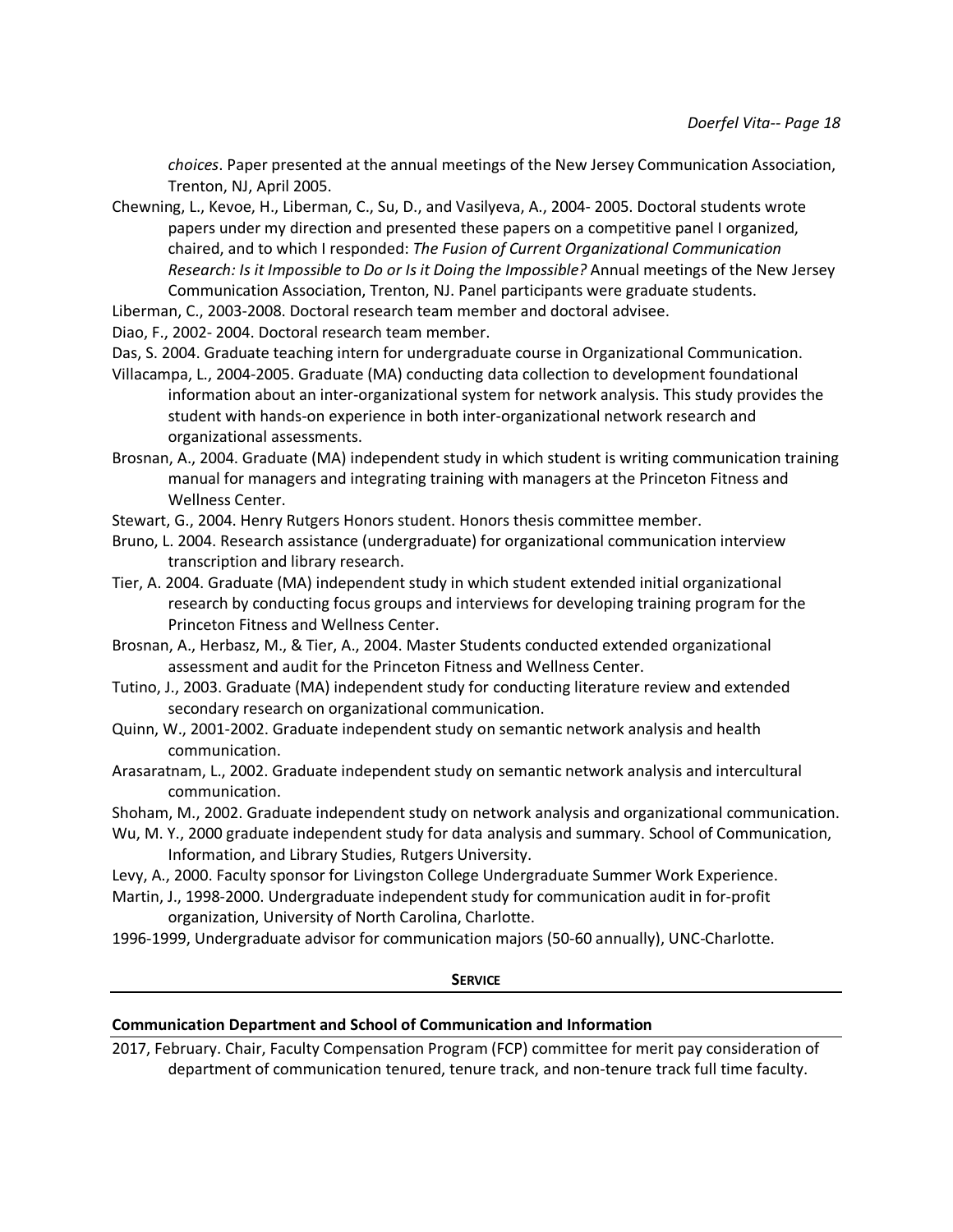- 2016-2017, Search committee member for tenure track position specializing in communication and technology.
- 2014, September. Guest panelist for SC&I PhD program first year Communication, Information, and Media Pro Seminar (194:601).
- 2013, October. *Communication, Networks, and Organizing Processes.* Panelist for SC&I PhD program colloquium.
- 2012-2013. *Search committee member* for department of communication tenure track positions.
- 2012. *Search committee member* for director of undergraduate studies position.
- 2007-2015. *Executive board committee member* for the Master in Communication & Information Studies Program (MCIS) at Rutgers University.
- 2015-2016. *A & P Chair and committee member* for tenure review case.
- 2015-2016. *A & P committee member* for tenure review case.
- 2014-2015. *A & P committee member* for tenure review case.
- 2012-2013. *A & P Chair and committee member* for reappointment review case.
- 2011-2012. *A & P Committee member* for tenure and promotion review case.
- 2010-2011. *A & P Committee member* for reappointment review case.
- 2010-2012. *Chair* of the Curriculum committee, Department of Communication.
- 2009-2010. *Department of Communication representative*, SC&I Search Committee, School of Communication & Information, Rutgers University.
- 2009-2010. Chair, Department of Communication search committee.
- 2008-2010. *Curriculum committee member*, Department of Communication, Rutgers University.
- 2009, November. Panelist. *Field research and post disaster tensions for study participants*. SC&I PhD Program Special Colloquium: Engaged Scholarship
- 2007-2008. *Chair* of the Department of Communication Research and Development Committee.
- 2007-2008. *A & P Committee member* and chair for tenure and promotion review case.
- 2006-2007. *A & P Committee member* and for appointment renewal case.
- 2007-2008. *Co-Chair* of the Department of Communication Undergraduate Assessment Committee, Rutgers University.
- 2006-2007. *Interim coordinator* for the communication processes area of the SCILS PhD program, School of Communication, Information, and Library Studies, Rutgers University.
- 2006-present. *Personnel committee member*, Department of Communication, Rutgers University.
- 2006-2007. *Curriculum committee member*, Department of Communication, Rutgers University.
- 2005- 2007. *Associate Director* for the Master in Communication and Information Studies
- 2005, *Participant*, SCILS Research Day, Rutgers University.
- 2001-2005, *Faculty advisor (and founding advisor)* for the Rutgers Student Chapter of the Association for Women in Communications.
- 2001. *Director of student projects* in 192:356, Group Communication. Students provided communication services for various nonprofit organizations that resulted in over \$4,000 in cash and goods donated by individuals for the nonprofits
- 2000-present, *Member*, Undergraduate Program in Communication Admissions Committee, School of Communication, Information, and Library Studies, Department of Communication, Rutgers University
- 2003-present, Full member, School of Communication and Information doctoral studies program.
- 2000-2003, associate member, School of Communication, Information, and Library Studies doctoral program.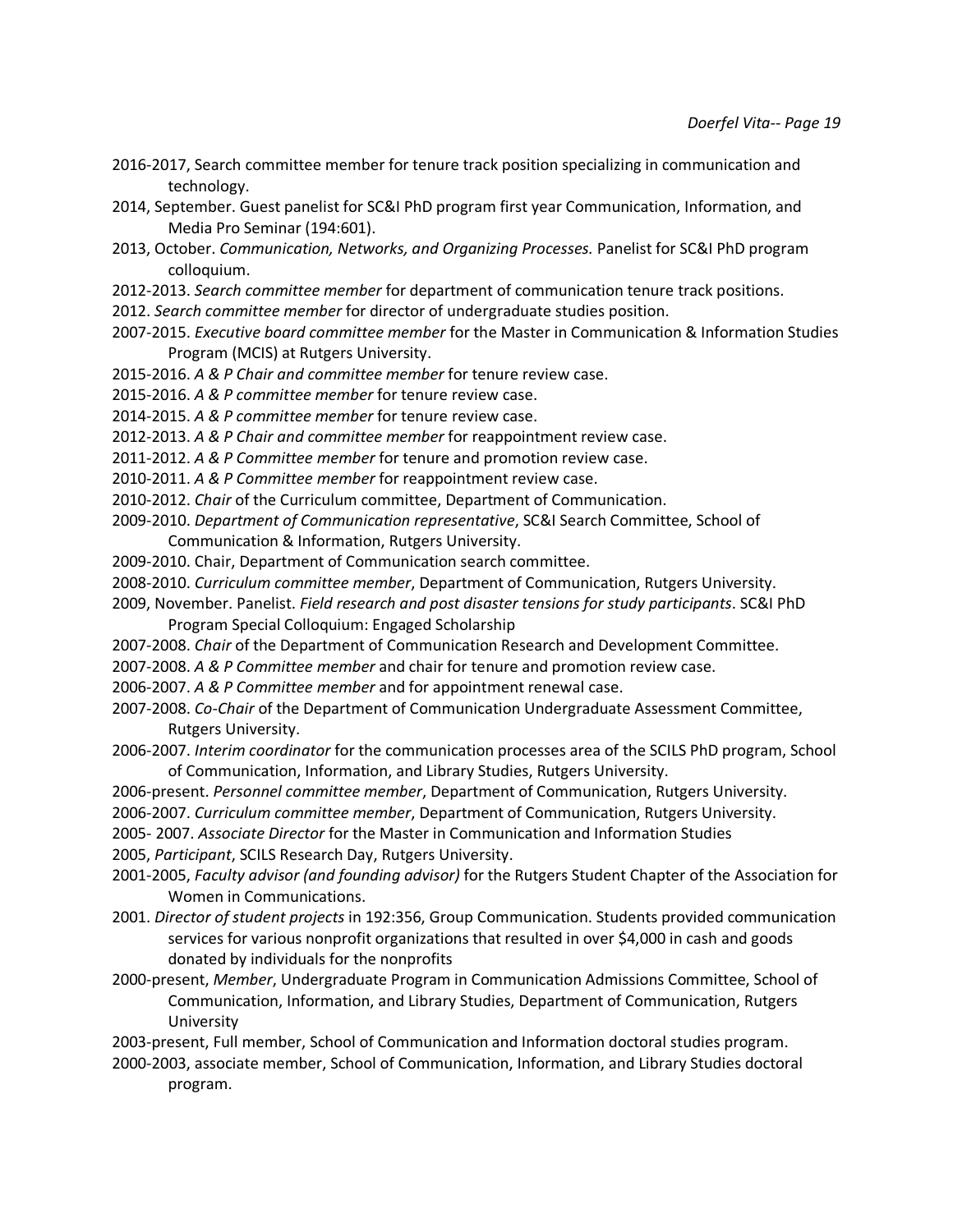Sp 2000, Guest lecturer, Undergraduate research methods, Department of Communication, Rutgers University

### **Rutgers University**

2013-present. Rutgers New Brunswick Faculty Council, Rutgers University.

- 2013-present. Student Affairs Sub Committee of the Rutgers New Brunswick Faculty Council, Rutgers University.
- 2014, 2015, 2016 (fall semesters). Social Networking and Society, Byrne Seminar, co-taught with Dr. Matthew Weber.
- 2013, 2011, (spring semesters). *Social Networking and You,* Byrne Seminar.
- 2009, September. *MCIS Writing and Use of APA Workshop.* Conducted workshop on writing for an academic audience and the use of APA for MCIS students.
- 2009, September. *Savvy cycling on and around campus.* Conducted workshop on safe bicycling in the streets of New Brunswick and surrounding areas for the Rutgers Recreation Department Dollar Menu workshop series.
- 2009, July. *Social networks before Facebook.* Summer orientation for incoming freshmen. Rutgers University.
- 2004, October. Conducted workshop, *Networking Smart: Making the Most of an Informational Conference*. Held for the Association for the Women in Communications Rutgers Student Chapter
- 2004, September. Guest speaker to the Rutgers University Chapter of the Association for Women in Communications. *How Women in Communications Provides Experience in Networking and Preparing for a Career in Communication(s)*
- 2003, November. Conducted seminar entitled, *Networking Smart: Making the Most of an Informational Conference,* to the Rutgers University Chapter of the Association for Women in Communications

### **Academic Community**

- 2017-2018, Vice-chair and program planner, Organizational Communication Division, National Communication Association.
- 2016-2017, Vice-chair elect and pre-conference planner, Organizational Communication Division, National Communication Association.
- 2017-present, Editorial board member *Communication Monographs*
- 2017, October. Mentor, research escalator at the (Mediated) Social Interaction in Groups, Networks, and Organizations Conference, Aalto University, Helsinki, Finland.
- 2016, August. External referee, promotion and tenure case for University of California- Davis communication department.
- Guest Editor: Moving Beyond Risk: Organizing for Resilience. Special Issue for *Journal of Contingencies and Crisis Management* (2017, Vol. 25, Issue 2)*.*
- 2016, Winter. Member, Redding Award review committee, Organizational Communication Division, International Communication Association.
- 2013-present, Editorial board member, *Management Communication Quarterly*.
- 2016, April. *Invited reviewer* for the Science of Organizations program of the National Science Foundation.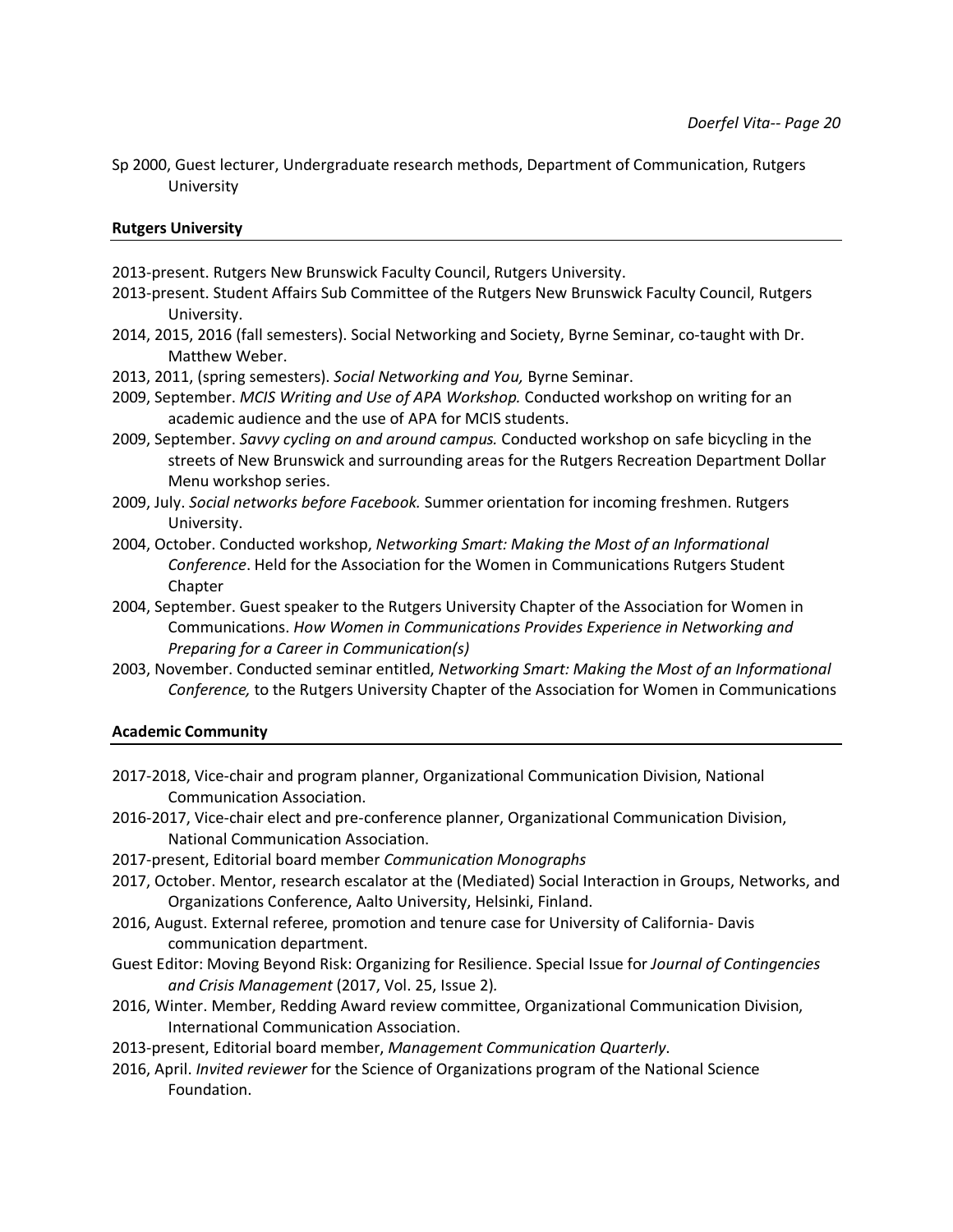- 2015, October. External referee, promotion and tenure case for SUNY Buffalo communication department.
- 2015, November. *Invited reviewer* for the Science of Organizations program of the National Science Foundation.
- 2014, August. *Invited reviewer,* Marsden Fund Council, Royal Society of New Zealand.
- Journal article reviewer: I conduct approximately 10-15 reviews per year as an ad hoc or board member reviewer. Ad hoc reviews include the following journals: *Communication Monographs, Communication Research Reports, Communication Studies, Communication Theory, Health Communication, Human Communication Research, International Journal of Public Administration, Journal of Applied Communication Research, Journal of Communication, Journal of the American Society for Information Science (JASIST), Journal of Management Studies, Management Communication Quarterly, Organization Science, Nonprofit & Voluntary Sector Quarterly, Policy Studies Journal, Public Policy Journal, Social Forces, Communication Yearbook 33, 37, Society and Natural Resources, Western Journal of Communication.*
- 2014, November. Paper reviewer for the organizational communication division of the International Communication Association.
- 2014, November. Paper reviewer for the public relations division of the International Communication Association.
- 2014, May. Mentor, *Research Escalator* ICA-sponsored mentoring session for young scholars. London.
- 2014, May. Respondent. Communication and disasters panel at the International Communication Association.
- 2013, August. External referee, promotion and tenure case for Roy H. Park School of Communications, Ithaca College.
- 2013, August. External referee, promotion and tenure case for University of Missouri- St. Louis department of communication.
- 2012, August. External referee, promotion and tenure case for SUNY Buffalo communication department.
- 2013, June. Mentor, *Research Escalator* ICA-sponsored mentoring session for young scholars. London.
- 2012-2015. Editorial board member, *Communication Yearbook.*
- 2011, November. Co-Chair, *Rebuilding Organizations, Communities, and Institutions.* Preconference sponsored by the Organizational Communication Division of the National Communication Association.
- 2010-2013, Secretary, National Communication Association Organizational Communication Division. \*Took on additional 3<sup>rd</sup> year term in support of changes in voting structures of the division.
- 2010, Member of the National Communication Association's Organizational Communication division's awards committee.
- 2010, Fall. Faculty director and planner for the Organizational Communication Mini Conference, hosted by the School of Communication and Information, Rutgers University, New Brunswick, NJ.
- 2009, Fall. Paper reviewer for the organizational communication division of the International Communication Association.
- 2007, Spring. Recruitment committee for paper reviewers for the Organizational Communication Division of the International Communication Association.
- 2007, October. Reviewer for McGraw-Hill for organizational communication text manuscript.
- 2006, January. External reviewer for the Department of Communication, Raritan Valley Community College.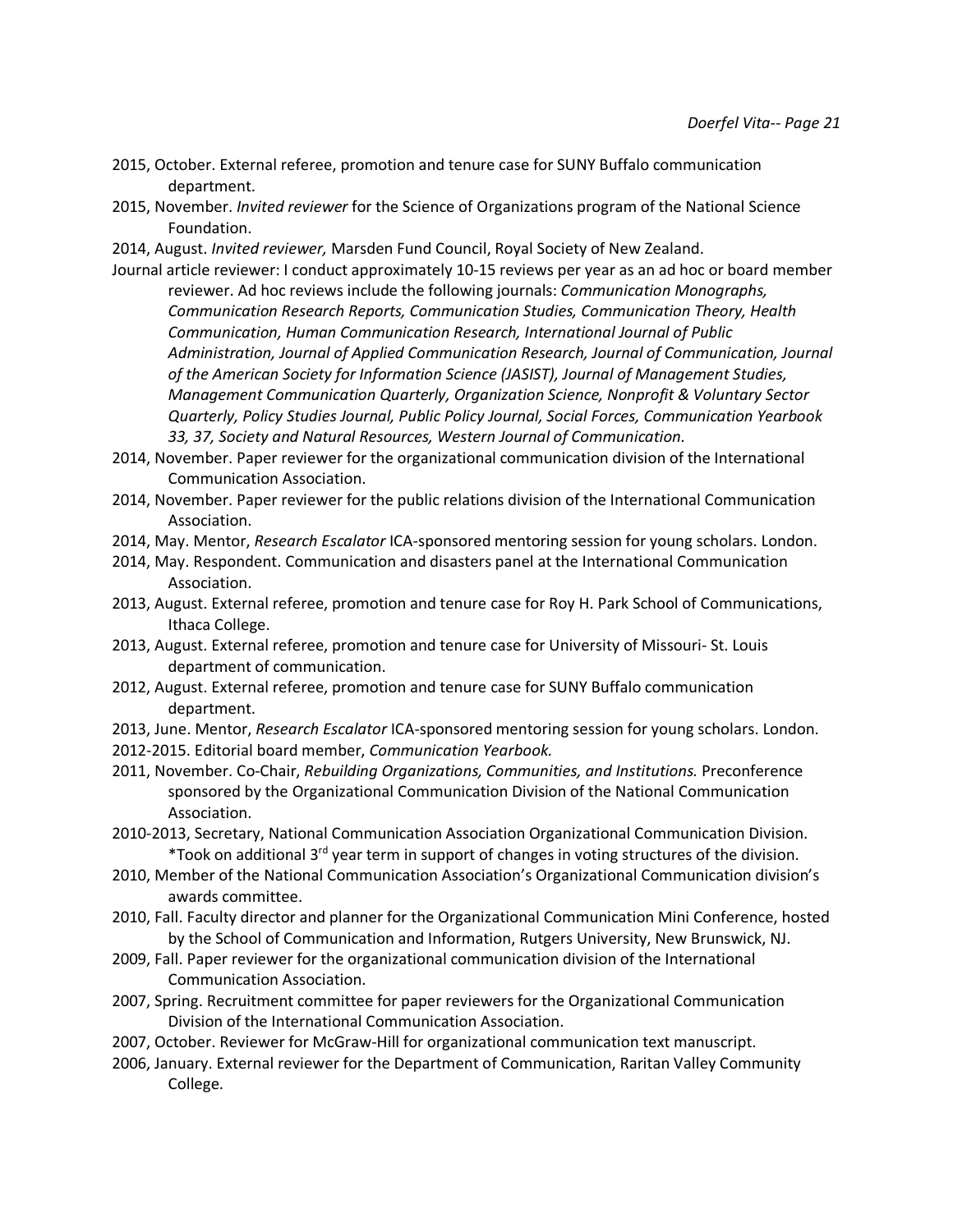- 2005, November. Respondent. Leading change: Theory and examinations of organizational change. Paper reviewer and panel respondent, annual meetings of the National Communication Association, Boston, MA.
- 2005, February-March. Paper reviewer for the Organizational Communication Division of the National Communication Association.
- 2005, April. Chair and Respondent, Annual meetings of the New Jersey Communication Association, Trenton, NJ.
- 2005, February. Panel chair, *Exchange and Competition Networks,* Sunbelt meetings of the International Network for Social Network Analysts.
- 2004, Summer. Reviewer and panel participant for the National Science Foundation Social Network Evolution and Dynamics panel for the 2004 Human and Social Dynamics competition
- 2003, November-December. Paper reviewer for the Organizational Communication division of the International Communication Association.
- 2002, February-March. Paper reviewer for the Organizational Communication division of the National Communication Association.
- 2001, February-March. Paper reviewer for the Organizational Communication division of the National Communication Association.
- 2002, Spring. Manuscript reviewer for the top-5 papers of the Organizational Communication Division of the National Communication Association. Elected position.
- 2001, Spring. External referee for reappointment case, for the School of Hotel Management, Cornell University, Ithaca, NY.
- 2001, Spring. Manuscript reviewer for papers submitted to the Organizational Communication Division of the National Communication Association.
- 2000, Spring. Reviewer for social networks text, Monge, P., & Contractor, N. S. (2003). *Theories of communication networks*. Oxford University Press: New York.
- 2000, June. Chair, *Planned change, unplanned challenges: Insights from the organizational frontlines*, International Communication Association, Acapulco, Mexico.

### **Community at Large**

2017-present. Board member, Ridge School Home School Association, Ridgewood, NJ.

June, (2016). Invited participant, *United Nations Drones in Disasters*, cohosted by (http://www.uaskwwd.com/).

2016, spring. Parent volunteer for science fair project for Daisies Troop, Ridgewood, NJ.

- November, 2015. Invited participant, Collective Impact Summit. Invitation-only conference hosted at Northwestern University, Chicago, IL.
- April, 2015. NYC "Let's Go Off the Grid" invited participant in the Field Innovation's Do Tank event, sponsored by the City of New York's Emergency Management Commissioner, Joseph Esposito.
- 2014-present. Parent volunteer for Ridge Elementary School Ridgewood, NJ.
- March, 2013. *Developing relationships that build opportunities.* Workshop given for the Rutgers Women's Leadership Conference, Edward J. Bloustein School of Planning and Public Policy.
- March, 2013. Invited participant. *Designing policy New York. Internet of things. Post-crisis.* Center for Social Innovation Pop-Up Space, New York, NY.
- March, 2012. Invited participant. *Fourth annual seminar on network theory: Networked social movements and network theory.* Invitation-only conference hosted by the Annenberg Networks Network, University of Southern California, Los Angeles, CA.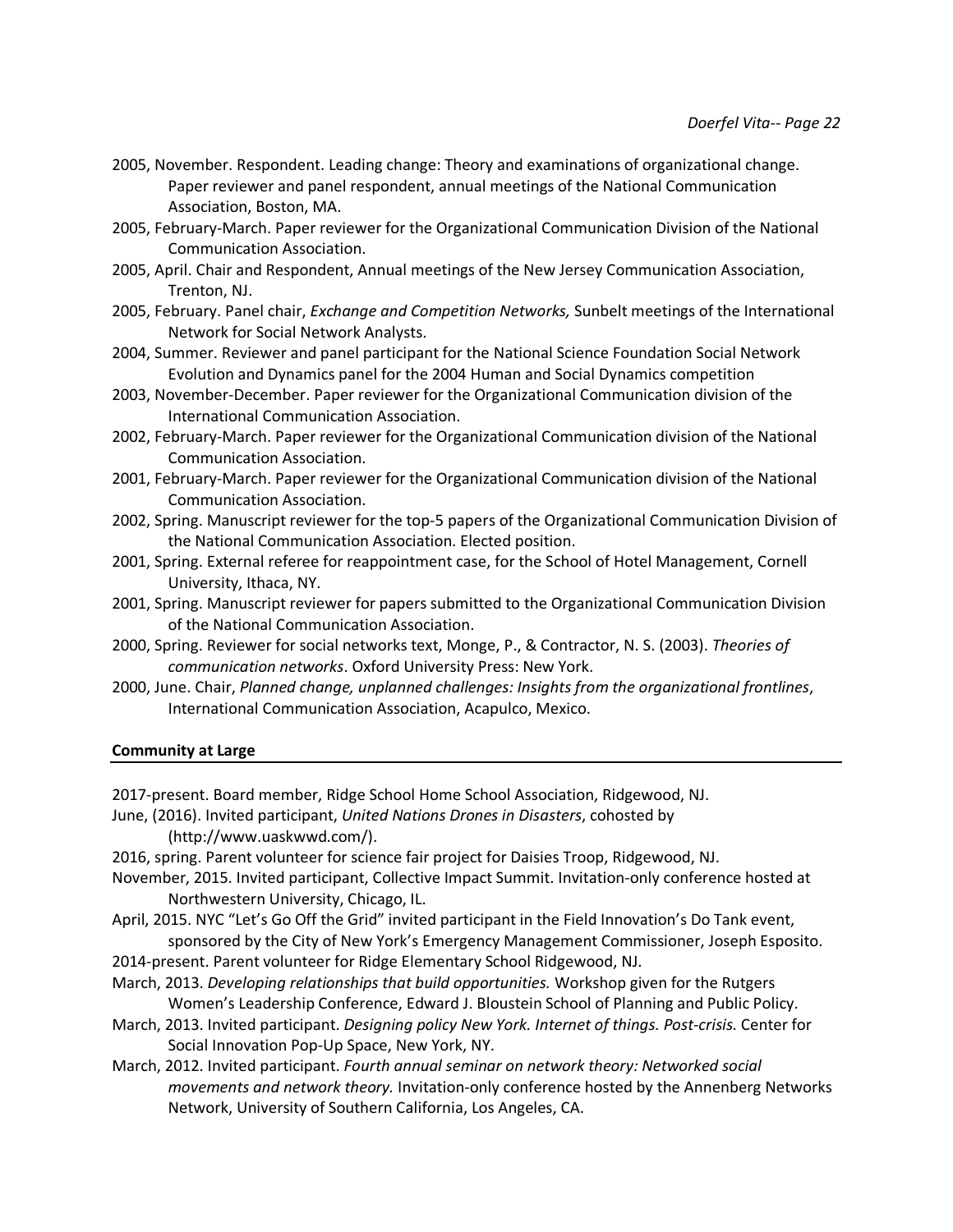- December, 2013. Featured in *Social Media Increasingly Plays a Big Role in Public Safety,* article in *LifeTalk* Public Safety Communications e-Zine*.*
- February, 2011, 2013. *Social Networks and Field Worker Training*. Workshop given for Kabul, Afghanistan-based employees of Internews.
- August, 2012. *Social networks and building interorganizational coalitions.* Workshop with civil society NGOs and media organizations for facilitating collaborative project development. IREX, Belgrade, Serbia.
- November, 2006. Participated in the NSF Katrina Symposium in New Orleans and presented *Communication Networks and Technology Needs of Organizational Leaders: Returning and Rebuilding New Orleans' Interorganizational Infrastructure* (funded by National Science Foundation grant # 0554959).

2005-present. Volunteer, NYC Cares.

- 2005-2007. Advisory board member of the Bicycle Advisory Council, representing the Bicycle Touring Club of New Jersey and Hudson County, NJ.
- 2003, February. conducted a seminar entitled, *Computer-Based Text Analysis: Summarizing Qualitative Data with a Network Analysis Approach* at the New York City-based advertising firm, Initiative Media.
- 2001-present, Faculty advisor for the Rutgers University Student Chapter of the Women in Communications Association.
- 2002-2004, Organizational communication consultation for Highland Park Municipality
- 2000-2001, volunteer, Angel's Wings
- 1999-2000, Organizational communication consultation for Pulte Home Corporation.
- 1997-present, Organizational communication consultation for One-on-One Fitness, Inc.

1996-present, member and volunteer, National Public radio

1995-1996, Market research for New York State Assemblyman, Sam Hoyt on media effects and public perceptions of Buffalo news coverage and crime.

# **Miscellaneous Service**

2015-2016. New Faculty Mentor. School of Communication and Information, Rutgers University.

2006-2007. New Faculty Mentor. School of Communication and Information, Rutgers University.

1997-99. College of Arts and Sciences Faculty Council Member, UNC Charlotte.

1997-2000. Graduate Programming Committee, UNC Charlotte.

1997-98, 1999-2000. Search Committee Member, UNC Charlotte.

1996-2000. Chair: Course curriculum and development committee, UNC-Charlotte, UNC Charlotte Library Representative Communication Studies.

# **WORKSHOPS and CONTINUING EDUCATION**

*SNA with R workshop*. Workshop participant at the International Network for Social Network Analysts annual meetings, March 2012, Redondo Beach, CA.

- Dynamic network analysis and ORA I & II. Workshop participant at the International Network for Social Network Analysts annual meetings, March 2012, Redondo Beach, CA.
- LINKS Center Summer Workshop participant for advanced social network analysts, June 2008, Lexington, KY.